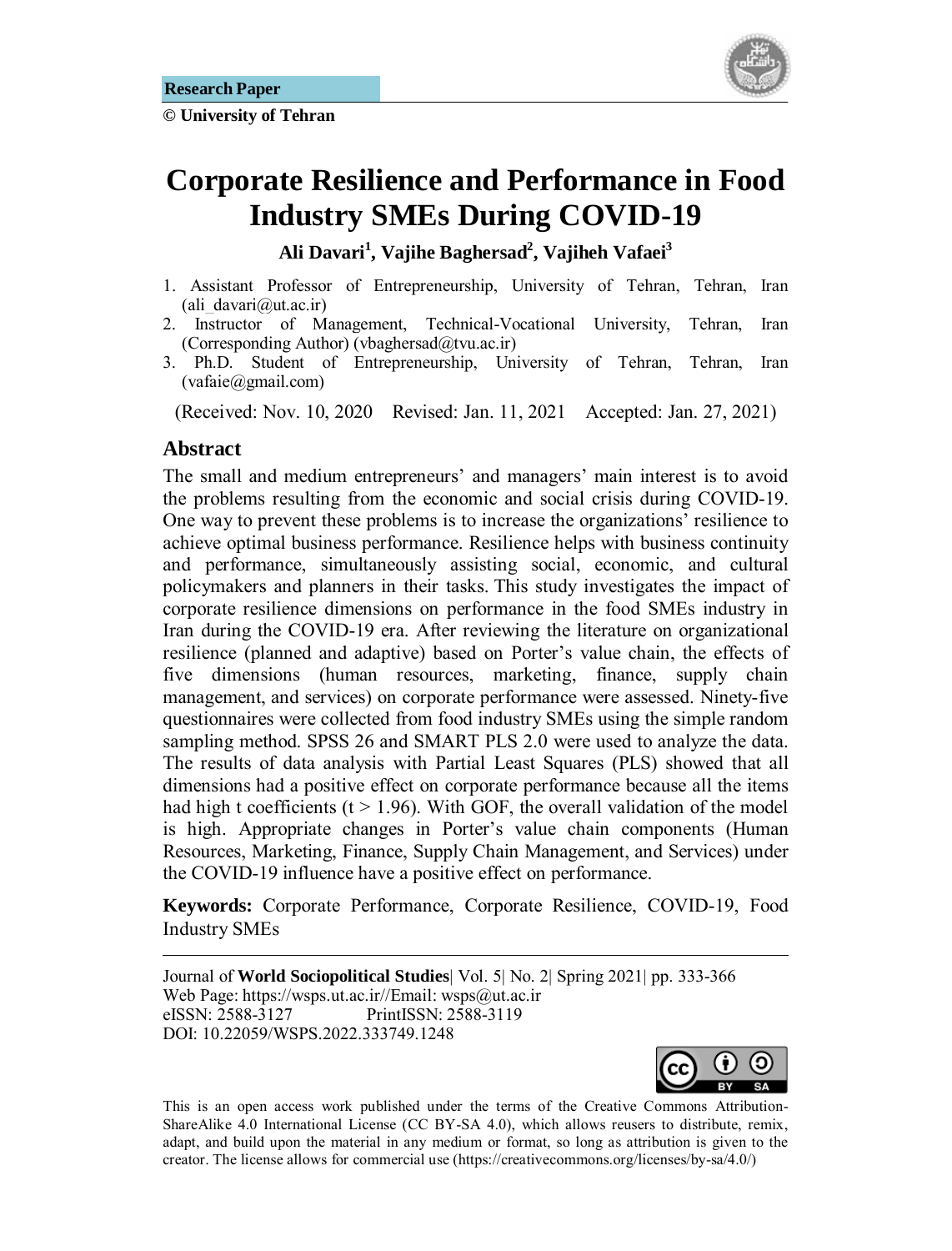### **1. Introduction**

The COVID-19 pandemic has had a significant influence on the human condition around the world. This worldwide crisis has profoundly affected the development of the global economy and "[countries'] investment at the macro-level" (Bofinger et al., 2020; Dey & Loewenstein, 2020; Wang, Hong, Li & Gao, 2020). This calamity has additionally exerted negative impacts on the US and Europe. For example, Apple announced it expects a significant drop in its quarterly earnings (Apple, 2020). German Post declared an EBIT reduction in a range of 60 to 70 million euros (Bild, 2020). The pandemic has led to the inactivation of container shipping fleets (Retaildive, 2020). Meanwhile, Asia was also severely affected by COVID-19. The disease affected Iran's economy only by reducing its GDP, but since the pandemic came as a shock to production, its effect was more lasting. In the first stage, it reduced Iran's GDP by 1.9% (Sakhaei, Khorsandi, Mohammadi & Arbab, 2020). Therefore, recognizing the effects of COVID-19 on businesses, the economy, and GDP is of great significance (Motallebi, 2020).

Employment and having access to desired business opportunities are considered among the most basic needs of a given society. Therefore, eliminating unemployment as a social, economic, and cultural destructive phenomenon has been a crucial concern for policymakers and planners during the COVID-19 pandemic in different countries. Given the importance of small and medium enterprises in social development and the special attention of planners and development policymakers to this vital issue, policymakers need to adopt a policy suitable for the growth and development of small and medium-sized enterprises during the COVID-19 pandemic.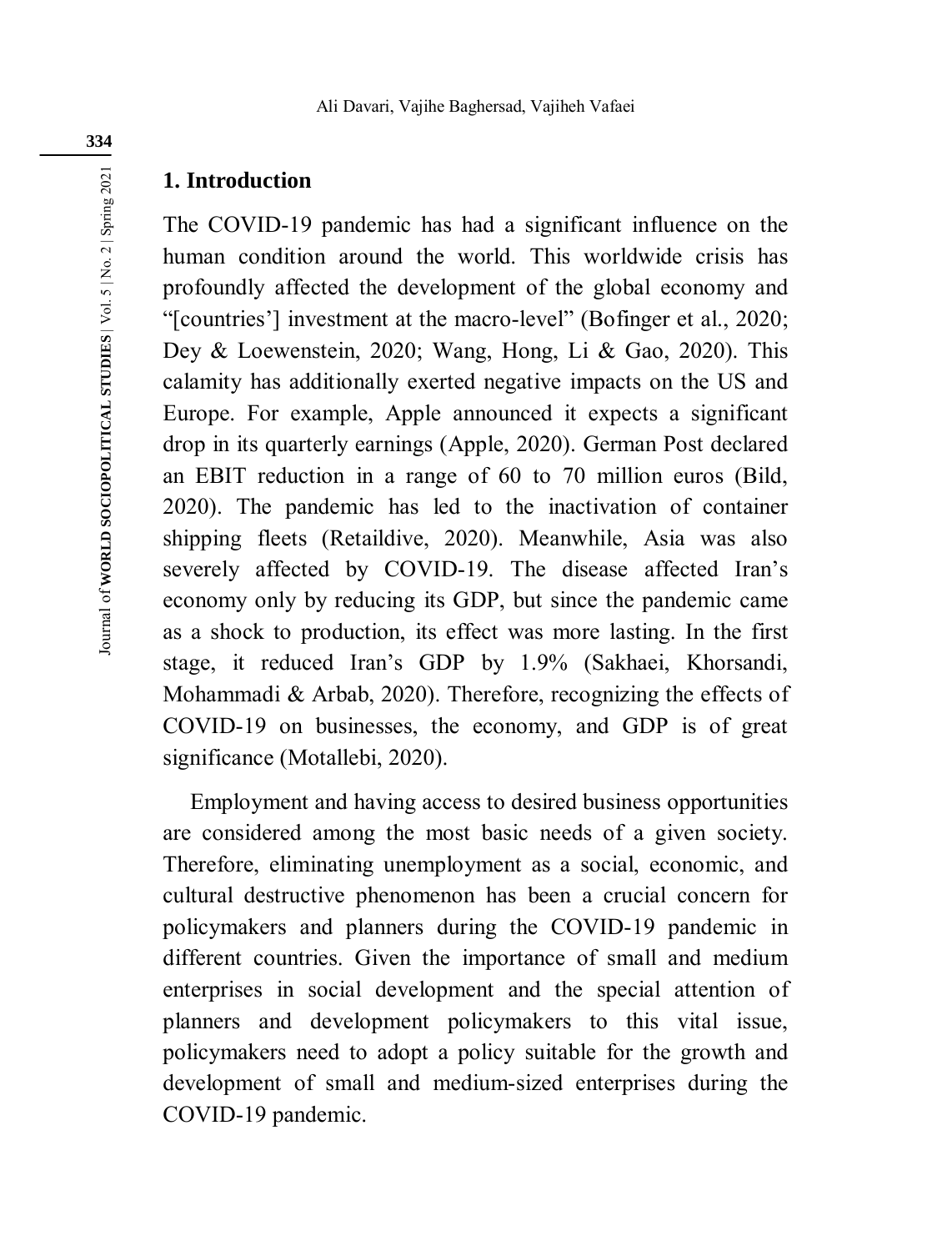The COVID-19 crisis has impacted various business actors and start-ups. In different regions, many people have changed their shopping patterns and have turned to online platforms to address their basic needs (Indriastuti & Fuad, 2020). As a result, some businesses have expressed concern about their productivity, seeking to become more resilient (Ivanov, 2020; Verma & Gustafsson, 2020) and to consider changing their business system more quickly and efficiently (Verma & Gustafsson, 2020). The survival of businesses depends on their ability to respond to disruptions. Small businesses have more flexibility and creativity and are expected to be drivers of economic growth (Indriastuti & Fuad, 2020). When a crisis occurs, these firms either transform that challenge into an opportunity or try to seek new market opportunities to overcome it (Wang et al., 2020). Since the inception of Corona, many small and medium-sized businesses have faced declining sales, risks, and failures. Attention to the factor of resilience is important for adaptation to existing conditions and the development of businesses.

As a concept in catastrophe and business continuity management, resilience supports businesses to cope with disruptive events and manage them (Ghandour & Benwell, 2012). It focuses on bolstering response capabilities, risk reduction, and building a capacity for safety (Asgary, Azimi, & Anjum, 2013; Golan, Jernegan & Linkov, 2020). Firms' inherent resources and qualities that enable them to retain or restore their pre-disaster levels of functioning and achieve effective adaptation are referred to as resilience (Brewton, Danes, Stafford & Haynes, 2010). Businesses' resilience is mostly affected by their social capital, the availability of human resources, financial resources, and customer retention (Asgary et al., 2013).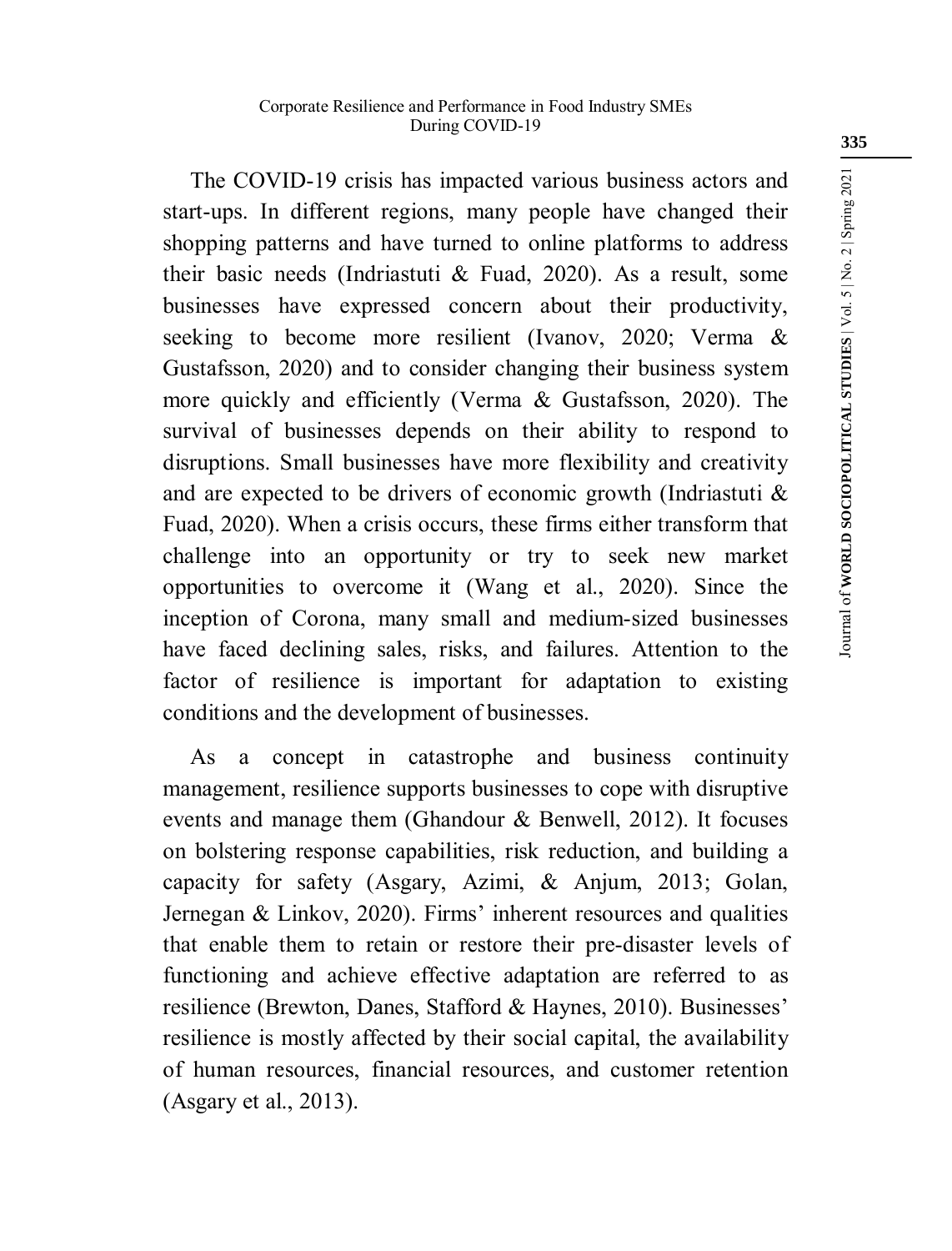Intuitively, it appears that those flexible firms that can quickly adjust to changing environments have been able to tackle the problem and maintain company continuity. That said, even large enterprises will fail when they are unable to adapt to a changing ecosystem. Certainly, they will need to rebalance their business when encountering a crisis. Thus, in crisis management, it is vital for companies to properly evaluate and analyze their business performance and review their business model components (Donthu & Gustafsson, 2020; Verma & Gustafsson, 2020).

As several studies have pointed out, COVID-19 influences the performance of firms (Prayag, Chowdhury, Spector & Orchiston, 2018; Corey & Deitch, 2011). Therefore, improving business resilience will be a crucial step to be taken by all small and large businesses around the world to overcome this tragic event, reduce the potential impact of the COVID-19 pandemic, and reinforce their resilience, all of which are essential in sustaining improving performance under uncertain conditions. The influence of resilience on business performance has not been examined among food industry firms. Specifically, we should note that post-disaster COVID-19 business performance is influenced by many factors, including human resources, marketing, finance, etc. This research aims to investigate the impact of resilience dimensions on business performance during COVID-19.

There are five key sections to the article. Following this introduction, Section 2 presents the conceptual model, study hypotheses, and theoretic connection between variables. The methodological path is presented in section 3 using the study design, data source and collection, and data treatment as examples. The results are presented in section 4 and a commentary is provided in light of the theory explored. The work's concluding thoughts are detailed in section 5, which summarizes the study's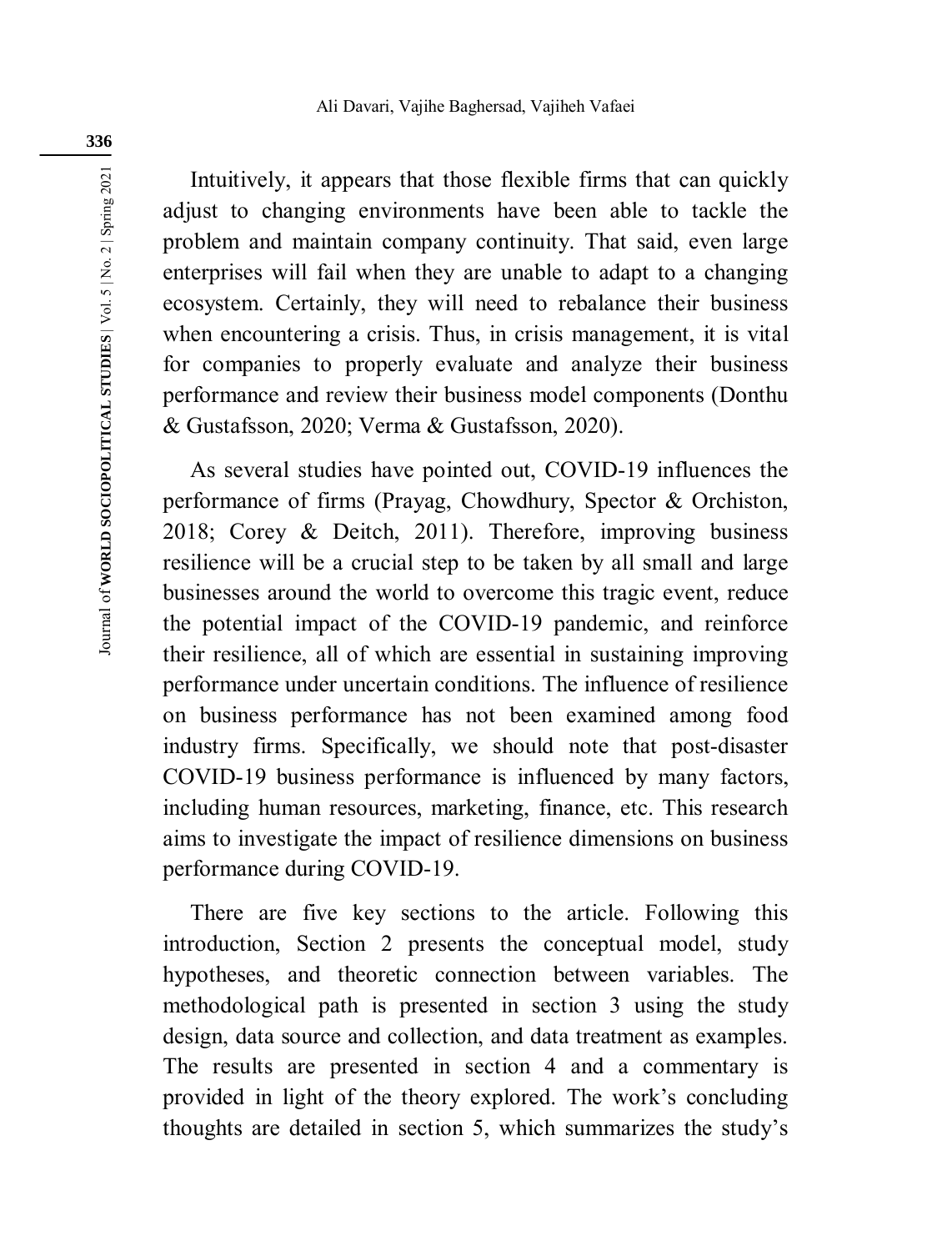findings and proposes suggestions to guide future research possibilities.

# **2. Conceptual Framework**

# **2. 1. Corporate Performance**

Performance is a critical factor in business development (Eke, Kalu & Gershon, 2019). According to Lebas and Euske (2006), performance is a combination of financial and non-financial metrics that provide information on the degree to which a firm's aims and outcomes have been met. There is no consensus on performance indices, as a result of which a broad range of financial and non-financial performance metrics exist (Yusaf, 2002; Combs, Crowk & Shook, 2005; Wiklund & Shepherd, 2005). COVID-19 caused firms to show more flexibility in coping with these situations to increase their resilience and ability to adapt. Thus, sustainability in performance is critical for any firm because, through this, these firms can evaluate their development and achieve efficient and effective results (Taouab & Issor, 2019).

In a traditional context, financial indexes such as cash flow, revenue growth rate, net profit, and return on investment were the most important performance measures due to the simplicity of small firms' operations (Dossi & Patelli, 2010; Taouab & Issor, 2019). Over the passing decades, technology has advanced and changes have occurred in the corporate world, resulting in firms' propensity to non-traditional approaches and their focus on quality, flexibility, and delivery (Ghalayini & Noble, 1996). Non-financial performance indicators usually refer to customers, internal processes, and human measurement perspectives (Dossi & Patelli, 2010).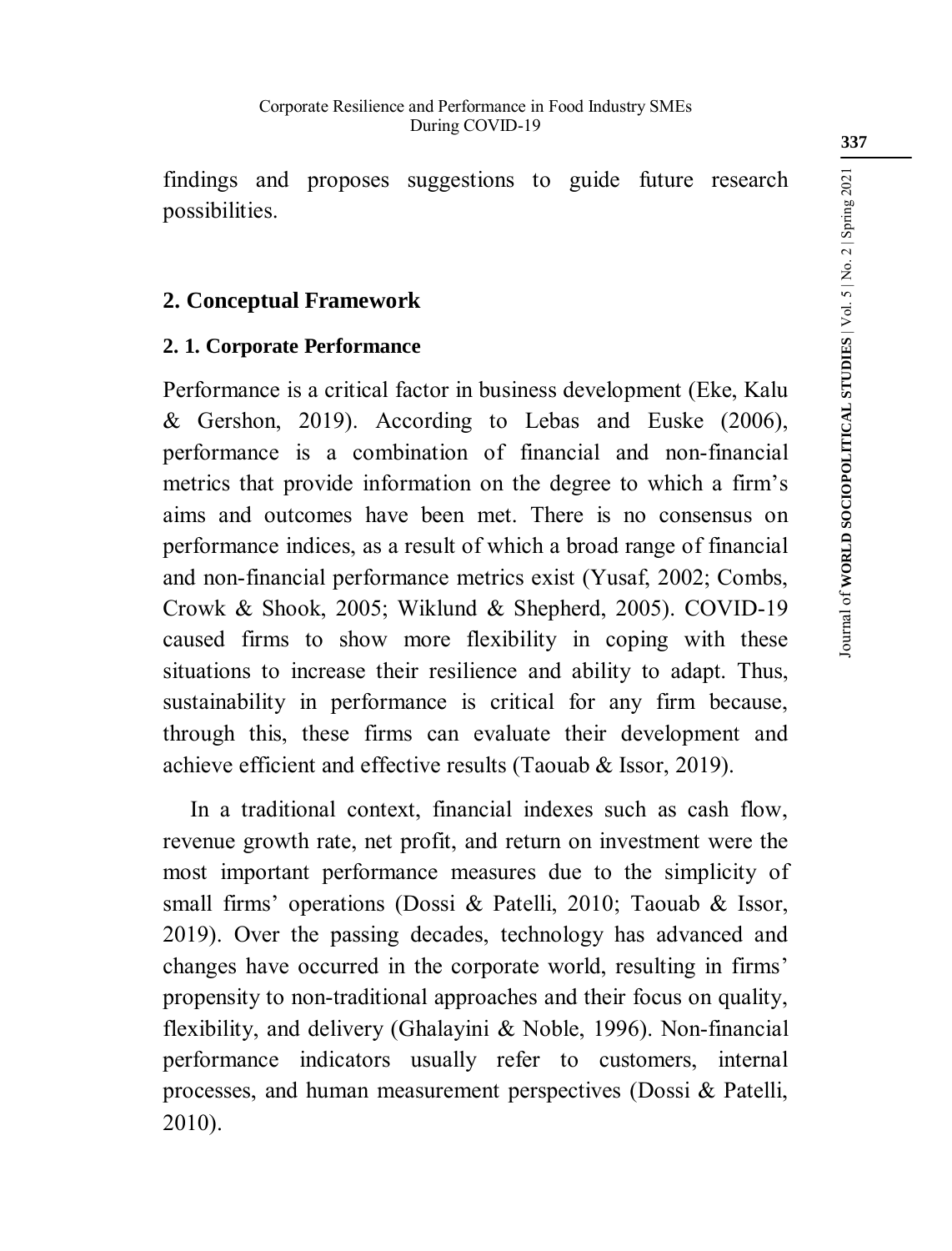### **2. 2. Corporate Resilience**

Corporate resilience is considered a crisis or emergency management strategy (McManus, Seville, Vargo & Brunsdon, 2008); hence market- and learning-oriented small businesses tend to be more resilient through strategic and operational readiness or rapidity, positive adjustments, or knowledge creation (Sheffi, 2007). Business resilience has several dimensions. Sincorá, Oliveira, Zanquetto-Filho and Ladeira (2018) consider three dimensions for organizational resilience: anticipation, adaptability, and recovery. Anticipation means risk identification; deviation monitoring; early detection of disruptions; early detection of opportunities; strong predictive capacity; adaptability means process modification; simulation of processes; technological advancement; application of continual improvement; high adaptability, and recovery refers to the organization of reaction teams; transmission of information; public relations management; disruption mitigation; and good recovery capacity (Sincorá, et al., 2018). In a study by Lee, Vargo, and Seville (2013), it is propounded that resilience has two dimensions: planned and adaptive (Lee, Vargo & Seville, 2013). Whereas pre-disaster resilience is planned, post-disaster adaptive resilience arises and involves leadership, external connections, internal cooperation, the ability to learn from previous events, and staff well-being (Nilakant, Walker, Heugen, Baird & Vries, 2014). According to McManus et al. (2008), there are three essential elements comprising company resiliency: situation awareness, control of keystone vulnerabilities, and adaptive capacity. The understanding and perception of an organization's operational environment are referred to as "situation awareness". The operational and managerial components of an organization prone to suffering significant negative consequences in a crisis are referred to as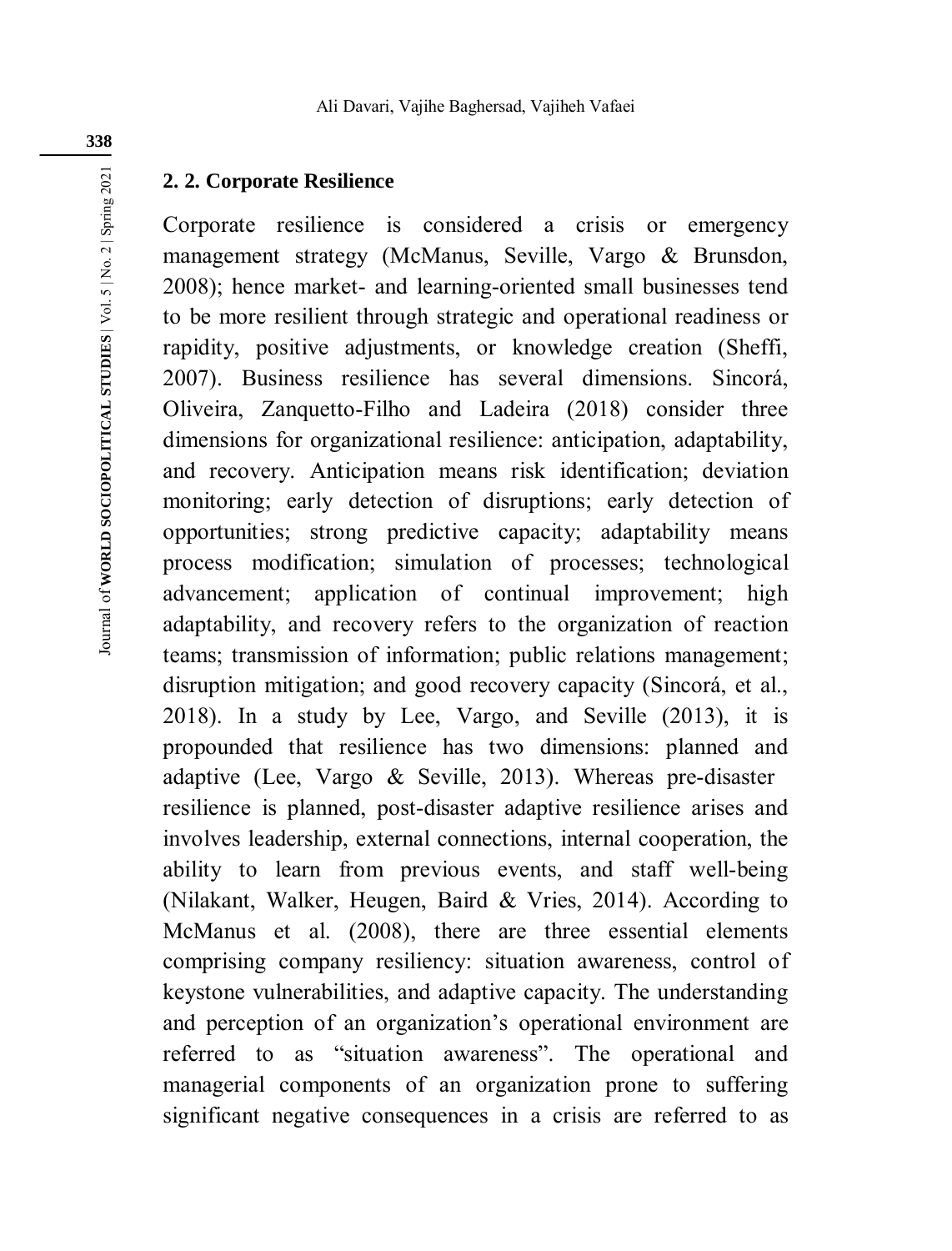keystone vulnerabilities. Finally, adaptive capability describes an organization's culture and dynamics that enable it to make timely and appropriate decisions in both ordinary circumstances and emergencies (McManus et al., 2008).

The recent pandemic has increased the importance of the value chain of the production section (Dilyard, Zhao & You, 2021). Value chain analysis provides insights into the elements that bring greater value to the customers and demonstrates the activities that can quickly reduce cost, optimize effort, eliminate waste, increase profitability, and improve firm performance and resilience (Gamble, Savage & Icenogle, 2004). The purpose of this study is to investigate the impact of resilience dimensions based on some of Porter's value chain elements (finance, human resources, marketing, services, and supply chain) on performance during the COVID-19 era. Accordingly, Figure 1 outlines the conceptual model of this research. In the next step, the main dimensions of this research are examined.

# Corporate Resilience (planned and adaptive) Human Resources ı  $\overline{1}$ Marketing  $\overline{1}$ Finance Performance  $\mathbf{I}$ I SCM  $\overline{\phantom{a}}$ Services

**Figure 1.** The conceptual model of the research

Source: Authors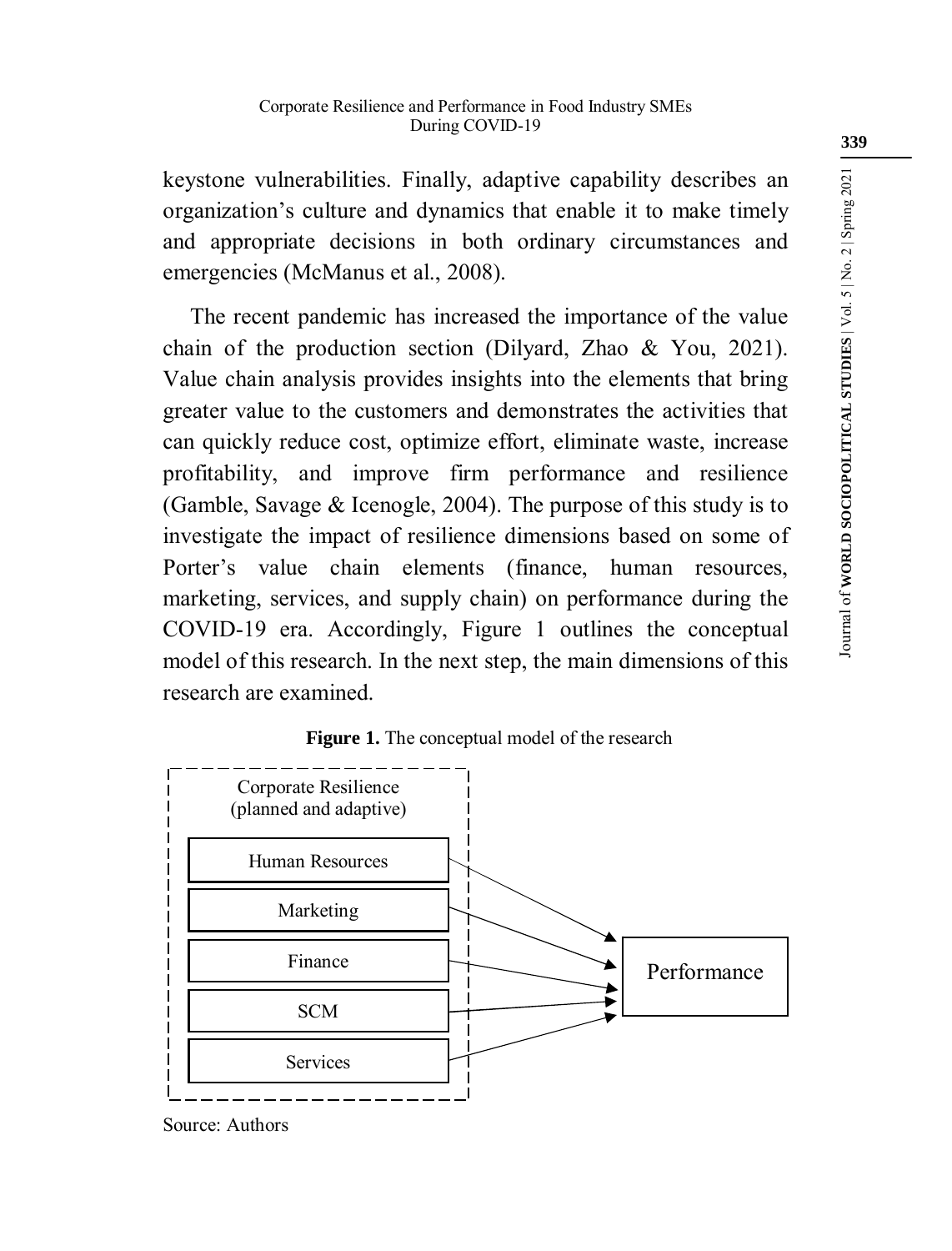#### **2. 2. 1. Financial Factors**

After the outbreak of COVID-19, consumers have become more conservative in their spending habits, preferring to cut out unnecessary costs, resulting in a drop in income for certain businesses in the first quarter of 2020 (Wang et al., 2020)**.** According to the UNWTO (2020) report, the spread of COVID-19 resulted in a loss of 2.4 to 3.0 percent of GDP in major economies during 2020. Such a loss places significant pressure on many businesses to control the reduction in revenue and to manage the financial crisis in these uncertain conditions. The disruptions in trade flow caused some commodity prices to increment from March 2019 up to now (Arouna, Soulier, del Villar, & Demont, 2020). Some governments attempted to assist SMEs in surviving by enacting new policies such as deferring debt repayments to banks (Indriastuti & Fuad, 2020).

In sum, many businesses need to develop strategies to improve their sales, income, and cash flow (Indriastuti & Fuad, 2020). Small business leaders must be resilient (Giritli Nygren & Olofsson, 2020). SMEs (small and medium enterprises) that are resilient will be able to identify new resources and ways to address problems (Asgary et al., 2013). For example, business owners can use revenue and spending reports to evaluate products that are costly and must be kept under control. Monitoring company transactions may also be beneficial, as it allows business owners to immediately reconcile bank accounts on all cash and bank accounts (Indriastuti & Fuad, 2020). Meanwhile, cost elimination or reduction for the firm can be maintained by the B2B interaction between the company and all of its stakeholders (workers, suppliers, consumers, community, and investors) (Sheth, 2020). As a whole, using specific strategies to maintain business cash-flow levels, analyzing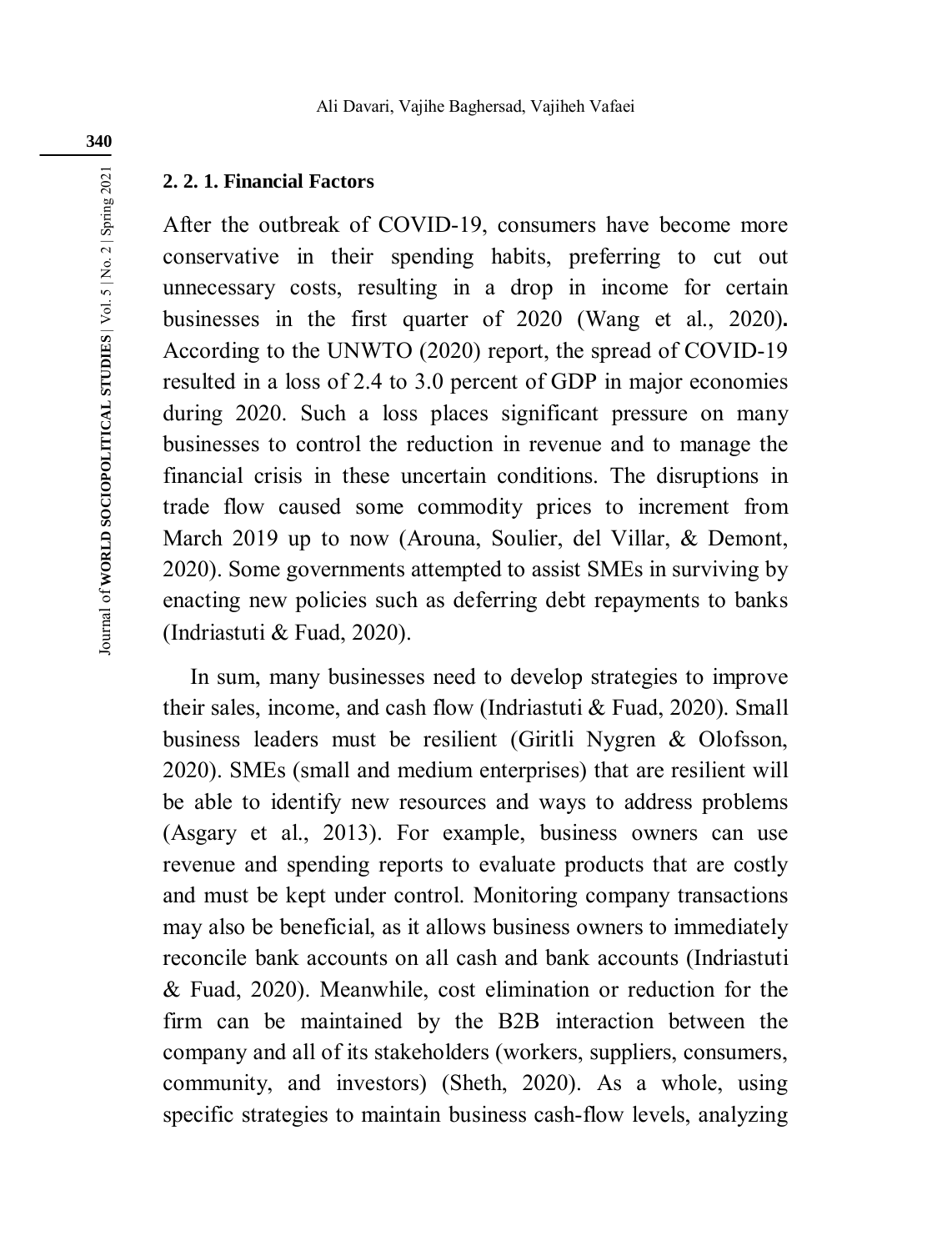business obligations and emergency cases, delaying debt repayments, increasing access to financial supporting options such as loans, stopping investing in less necessary projects, and reducing unnecessary expenses is suggested. These strategies might prove helpful to increase the business's financial resilience and lead to higher business performance. As we have seen, planned and adaptive measures are essential in a financial context. We propose the first hypothesis as follows:

H1: Financial actions during COVID-19 will have a positive effect on performance.

### **2. 2. 2. Human Resources**

Firms are inevitably thrown into crisis due to disasters (Benson & Clay, 2004). Many studies on crisis management focus on human resource management (Sanchez, Korbin & Viscarra, 1995; Lee & Warner, 2005; Harvey & Haines Iii, 2005). Yet, according to the existing literature on corporate resilience, employee (Paton & Johnston, 2001), staff engagement, and involvement (Asgary et al., 2013) are the most critical factors positively linked with resilience.

The COVID-19 pandemic has immediate, short-term, and broad effects on job shifts (Spurk & Straub, 2020). Since human resource management is one of the supportive actives in the Porter value chain (1985), many firms try to use flexible employment relationships such as Gig workers (Spurk & Straub, 2020) instead of regular ones (Kalleberg, 2000). Gig work is a form of temporary contract employment that uses a digital platform to link selfemployed individuals with clients (Spreitzer, Cameron & Garrett, 2017). It provides more boundaryless careers, new opportunities, more resources, a greater possibility for work-life integration, and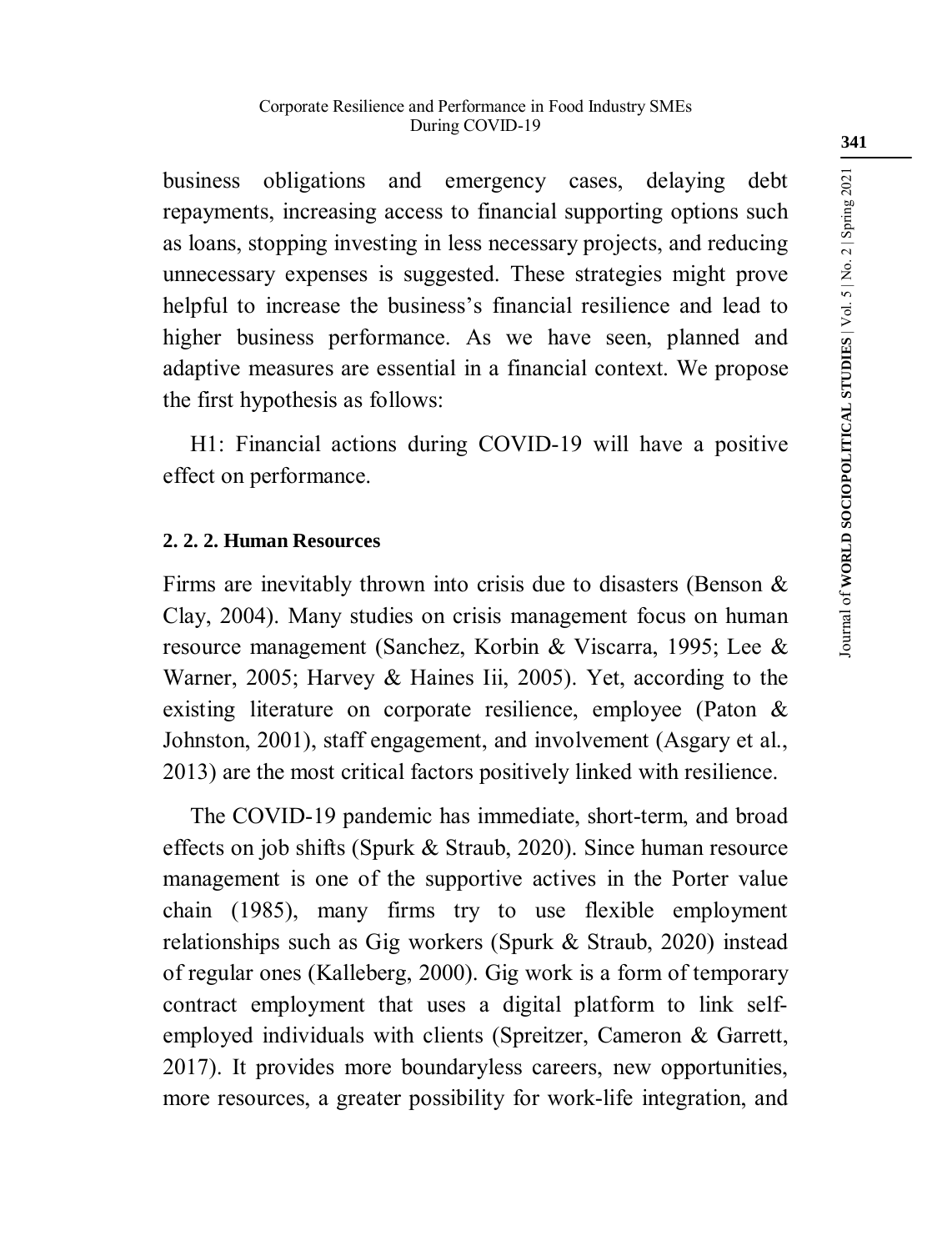greater job autonomy (Chen, Rossi, Chevalier & Oehlsen, 2019). Working from home, teleworking, quarantine sick leave, and technology jobs where a percentage of the gross salary is paid to the employees are among the solutions for human resource support and retention (Ioan, 2020).

Some managers make an effort to assist their employees in adapting to and coping with major changes taking place in the social environment while also enhancing the relationship-oriented human resources systems (Carnevale & Hatak, 2020). For example, quick adjustment means putting in place new policies and procedures in the workplace to reduce human contact and shifting full-time workers to a remote work environment (Carnevale & Hatak, 2020). These activities may enhance employees' capacity to flourish in such dynamic and uncertain times, which contribute to employee wellness (Donthu & Gustafsson, 2020) and stronger performance by the firms. Therefore, planned and adaptive measures are essential in human resources, and we propose the second hypothesis as follows:

H2: Actions by human resources during COVID-19 will have a positive effect on performance.

### **2. 2. 3. Marketing and Sales**

Demand and supply patterns have been disturbed by COVID-19 (Pantano, Pizzi, Scarpi & Dennis, 2020), and service industries have been decimated (Donthu & Gustafsson, 2020). Widespread company closures to combat the pandemic have resulted in a decrease in aggregate supply, while concurrent reductions in consumption and investment have led to a decline in demand (Seetharaman, 2020) and altered customer purchasing behavior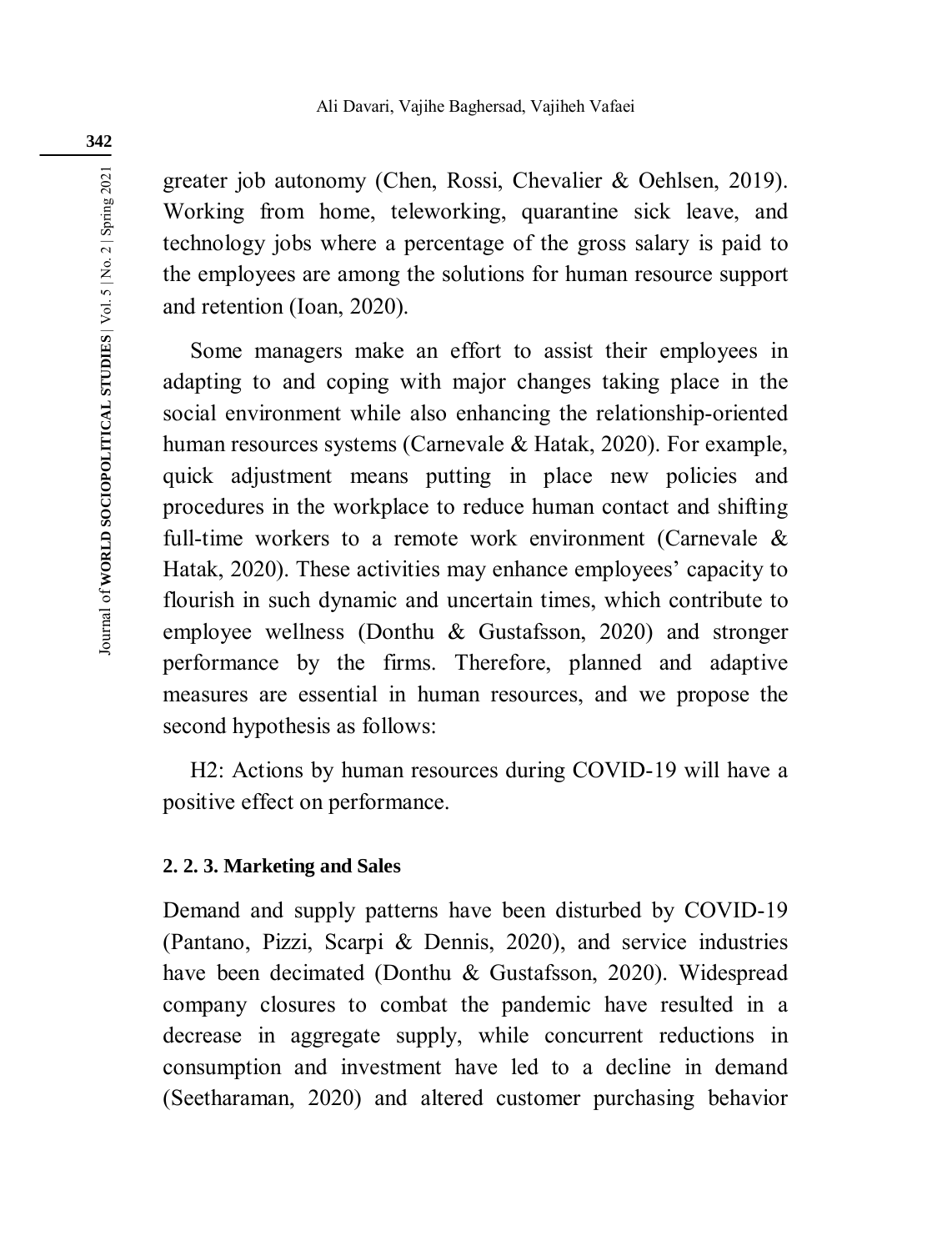(Wang et al., 2020). Due to surges in demand for critical commodities, plant closures, and shifts in customer preference from physical to online purchasing, the global production system has been harmed (Ivanov, 2020). Firms have faced a sharp reduction in orders, insufficient demand, a general increase in raw material prices, cost pressures such as rent, wages, and taxes, and difficulty finding alternative suppliers in the midst of a crisis (Wen, Wei,  $\&$ Wang, 2020). All these things will harm the firm's sustainability (Indriastuti & Fuad, 2020) and urge it to plan to reach a desirable resilience. Since organizational resiliency is an indicator of a healthy business and competitive advantage (Pal, Torstensson & Mattila, 2011), one of the business managers' tasks will be to decide how to improve their business models and adapt their marketing strategies to overcome the environmental uncertainty in the times of crisis.

According to Naidoo (2010), marketing innovations assist companies in surviving hazards. In contrast to technology innovations, which require a lengthy research and development cycle, marketing innovations may be rapidly adapted to meet changing client demands. In addition, marketing innovations are recognized as a viable business strategy (Wang et al., 2020). Hunt & Morgan (1995) describe marketing innovation as a company's commitment to utilizing new or enhanced marketing strategies to efficiently use its resources to satisfy consumer demand and generate greater customer value. It consists of firm sales KPI analysis, concentration on the firm's capability, and collaboration and partnership with other businesses in sales and marketing to improve firm performance.

Some researchers have proposed digital marketing as the best solution. Business owners can conduct digital marketing analysis to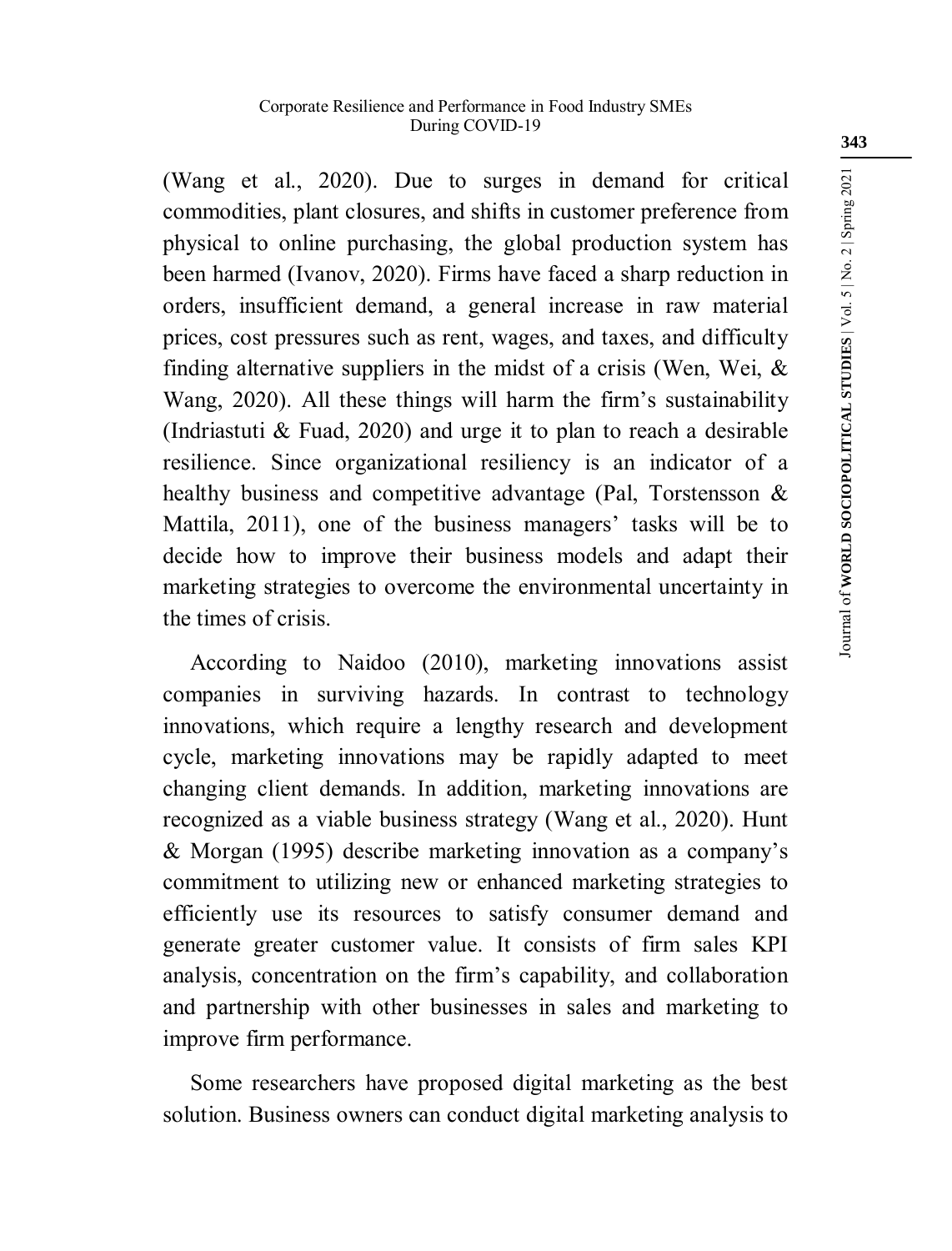determine if they have good performance. Digital marketing is known as a special tool for proactively developing and enhancing customer experience as well as establishing a sense of trust on a large scale. It also offers an effective tool for learning about customers and their needs (Indriastuti & Fuad, 2020).

It is recommended to draw on suitable scenarios and marketing strategies that support firms to concentrate on the core segment of their market, prioritize valuable customers, and understand their problems. Thus, we can state that planned and adaptive measures are essential in marketing; Therefore, the third hypothesis is:

H3: Marketing actions during COVID-19 will have a positive effect on performance.

### **2. 2. 4. Supply Chain**

Supply chains are becoming more complicated as the globe becomes increasingly linked. The global expansion of COVID-19 has raised concerns among stakeholders, customers, trade partners, suppliers, and investors in the business supply chain (Sherman, 2020; Donthu & Gustafsson, 2020; Ivanov, 2020). Many countries have reduced their exports and supply availability across the global supply chains (Ivanov, 2020).

The temporary unavailability of several manufacturers, suppliers, distribution centers, and transportation linkages (Ivanov, 2020; Verma & Gustafsson, 2020) caused a radical change in demand patterns for raw materials and heightened the risk of supply chain and network instability on a global and regional scale (Golan et al., 2020; Sheth, 2020). In other words, the coronavirus risk is an unpredictable, scaled-down, and long-term disruption which affects supply and demand infrastructure (Ivanov, 2020),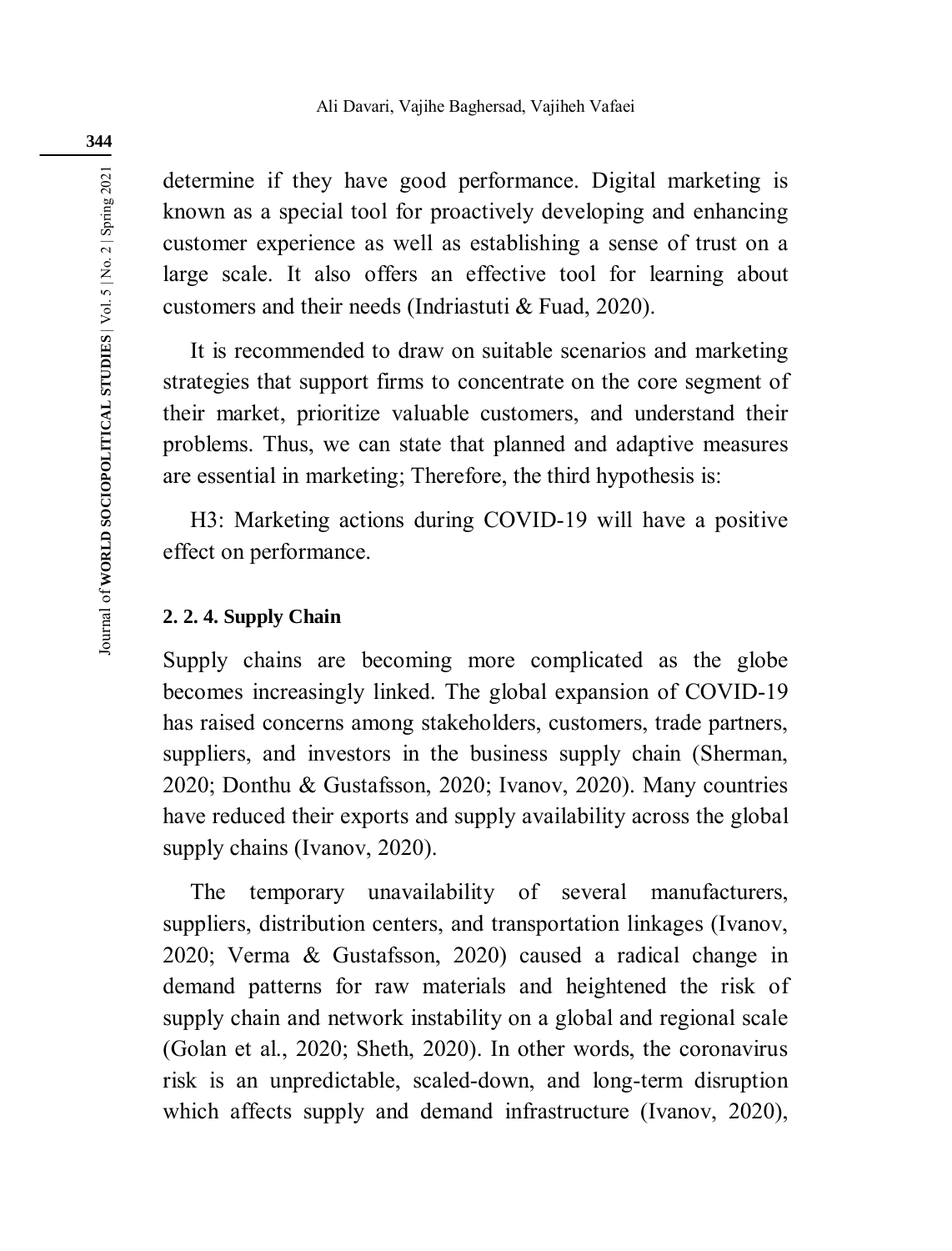services structure, and supply chain management infrastructure and networks (Golan et al., 2020). As a result, supply chain management innovation leads to improved risk management skills and, consequently, a competitive advantage (Kwak, Seo & Mason, 2018).

Because suppliers, transportation, and the command and control network have all been affected by the pandemic, comprehensive resilience analytics are required to prevent catastrophic failure (Golan et al., 2020). Supply chain resilience refers to a company's ability to prepare for and respond quickly to unexpected risks, enabling the company to recover to its original state or grow by moving to a new, more desirable state in which customer service, market share, and financial performance will be improved (Golan et al., 2020). The company might revert to its previous condition or improve customer service, market share, and financial performance by transitioning to a new, more desirable state (Ribeiro & Barbosa-Povoa, 2018).

Businesses need a guided framework for developing a pandemic plan for their value chain to achieve resilience. For a resilient value chain, companies must rethink launching appropriate strategies for transforming and modifying the overall approach of their supply chain models, including services and logistical parts. Therefore, an operating model with less complexity and a more flexible, decentralized, and consistent risk management system to improve firm performance will be needed.

Focusing on the social elements of a supply chain, particularly collaboration with non-traditional supply chain partners, will play a significant role in shifting from supply chain to value chain resilience in a pandemic calamity such as COVID-19 (Golan et al., 2020). Another solution is using digital approaches and online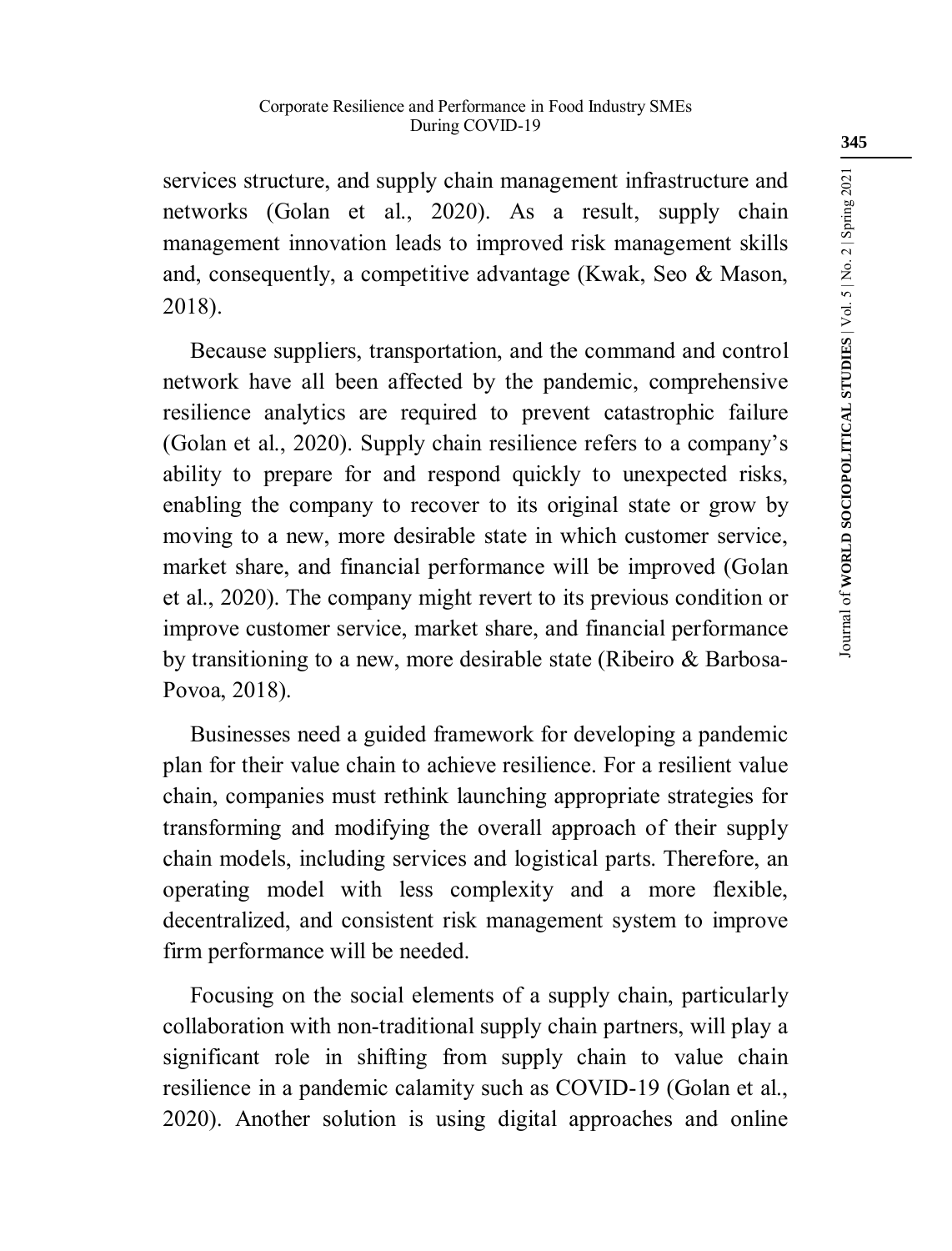technologies (Indriastuti & Fuad, 2020) by looking for other digital platforms and replacements to identify new ways of delivering businesses' products and services with minimal physical contact and safely to the customers, which can also link buyers and sellers of raw materials (Indriastuti & Fuad, 2020). These businesses can use new technologies and digital skills such as drones, artificial intelligence, large data analytics, the internet of things (Donthu  $\&$ Gustafsson, 2020), and smart contracts through Blockchain platforms (Dolgui et al. 2020) to overcome the crisis, increase their resilience (Giritli Nygren & Olofsson, 2020), and plan for their sustainability during and after this pandemic (Donthu & Gustafsson, 2020; Indriastuti & Fuad, 2020; Verma & Gustafsson, 2020).

Assessing and planning for maximum efficiency in the transportation network during a pandemic, which leads to the establishment of a healthier workforce and better performance, is another essential step in sustaining a resilient supply chain (Ganin et al., 2017). However, managers must integrate the transportation network into the supply chain resilience model to improve the functions of the supply chain (Golan et al., 2020). Therefore, planned and adaptive measures are crucial in the supply chain. The fourth hypothesis is as follows:

H4: Actions of supply chain management during COVID-19 will have a positive effect on performance.

### **2.2.5. Services**

The COVID-19 pandemic might contain some opportunities for firms. This pandemic should not be a barrier to business. It can be the right moment for SMEs to improve the quality of their products or services and to develop various strategies for offering goods or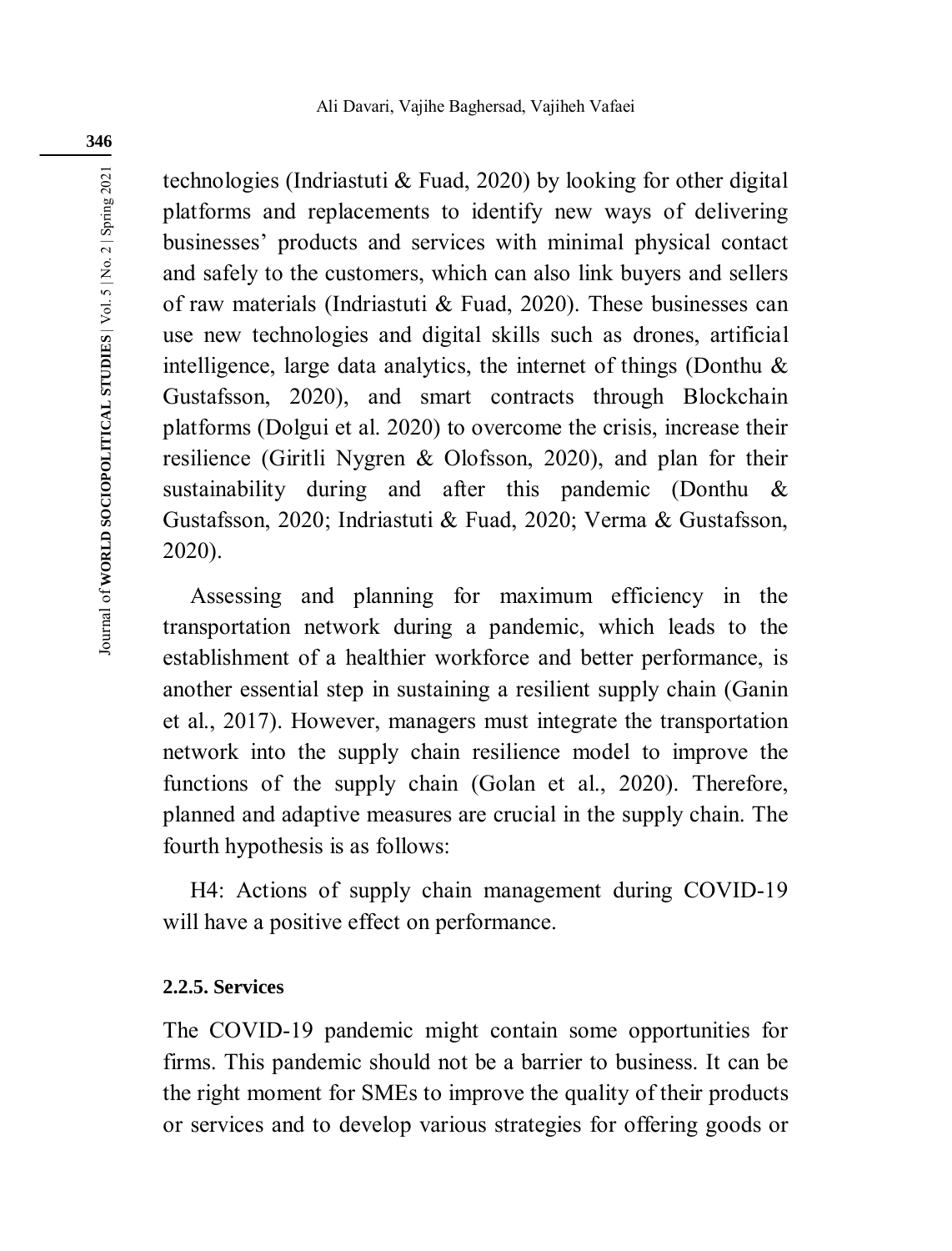services based on their business's concerns (Indriastuti & Fuad, 2020). To be successful in the new ecosystem, firms need to be agile and possess dynamic capabilities that increase their adaptability to changing times (Seetharaman, 2020).

Crisis management will not be possible without integrated information technology (Sheth, 2020). Optimistically, the coronavirus calamity may provide several opportunities for most businesses to increase their digitization degree to be more resilient and maintain the continuity that leads to higher performance. Using robust and sustainable strategies (Verma & Gustafsson, 2020) such as transforming offline stores to online purchases (Indriastuti & Fuad, 2020), employing the methods and processes that are responsive rather than reactive (Chesbrough, 2020), utilizing digital devices for education and remote work, implementing autonomous vehicles, environmental innovations (Huynh, 2020; Verma & Gustafsson, 2020), and other systems such as integrating scattered data through CRM into an integrated database of customers, suppliers, community and employees (Sheth, 2020), using social media platforms and channels (Huynh, 2020), cloud-based accounting services, tracking inventory, sales, and expenses as well as creating workflows all help businesses and companies save their valuable time (Indriastuti & Fuad, 2020), explore new opportunities to develop new product/services and radically adapt to the crisis by remaining visible, agile, and productive (Chesbrough, 2020). Thus, the fifth hypothesis of this research will be that planned and adaptive measures are vital in services. The fifth hypothesis is:

H5: Service management actions during COVID-19 will have a positive effect on performance.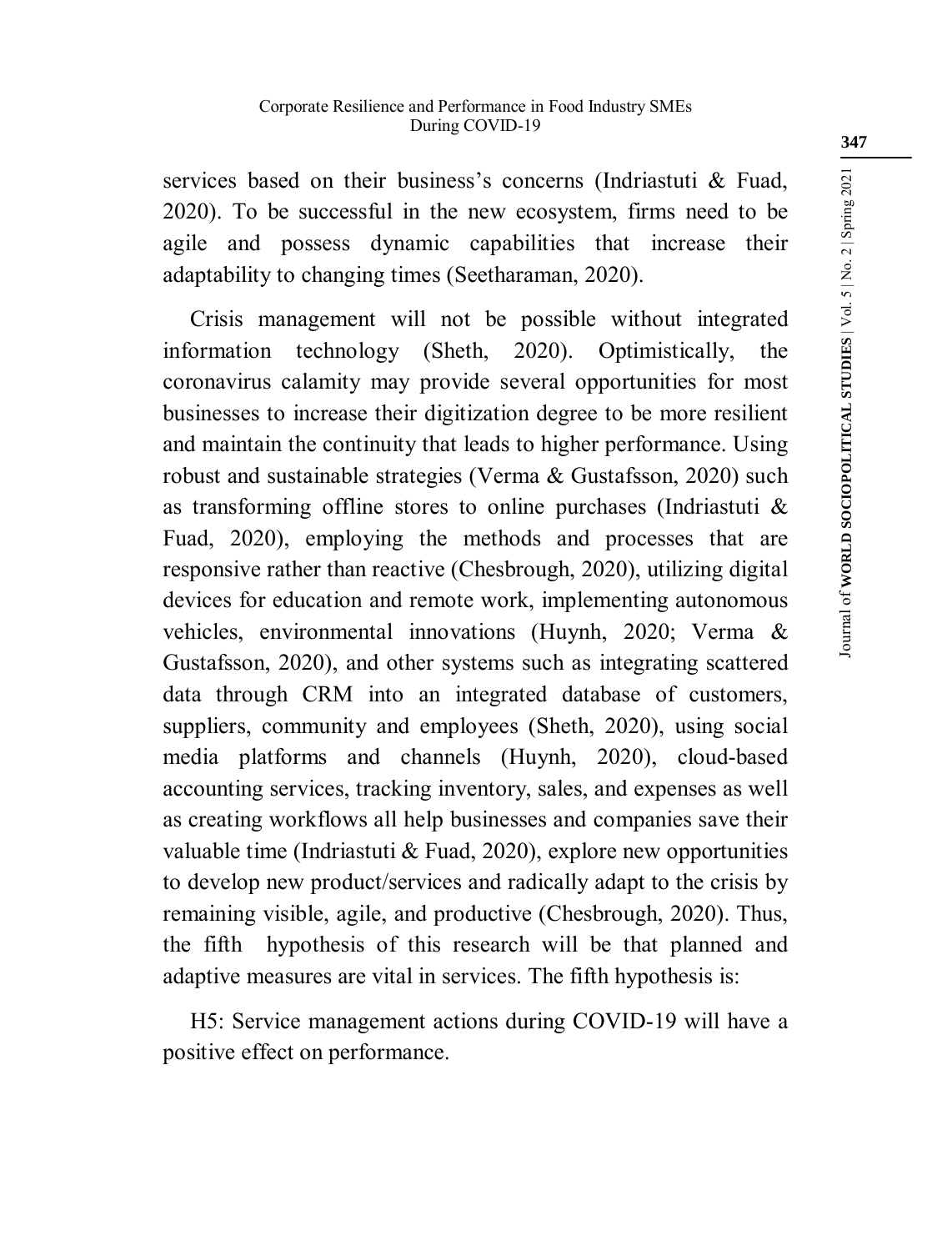# **3. Methodology**

This research examined the influence of organizational resilience on performance among SMEs in the food industry, such as beverages, dairy products, pasta, edible oils, canned meats, vegetables, etc. The risk faced by the food industry is lower than other industries during the COVID-19 crisis. That said, it is evident that the food industry value chain has different levels of resilience (Monastyrnaya, Joerin, Dawoe & Six, 2016).

In this study, a survey approach was utilized to collect data and test the research hypotheses. The participants in the survey were from the SMEs of the food industry during COVID-19 in Iran. A simple random sampling method was used, and a questionnaire was designed to measure organizational resilience and performance. This study uses Smart PLS 2.0., running the analysis using the Partial Least Squares (PLS) regression approach (Becker, Ringle & Sarstedt, 2018; Ringle, Wende & Will, 2005). PLS is a multivariate linear regression model extension that considers the latent structure of both dependent and independent variables. It is a variance-based structural equation modeling approach with fewer requirements in terms of measurement scales, sample size, and residual distributions (Hair, Ringle & Sarstedt, 2012), giving it greater leeway in predicting beta coefficients in the proposed model. PLS repeatedly decomposes the matrices for dependent and independent variables into their latent structures, ensuring that the latent structure of independent variables captures the most variance in the dependent variable in the most statistically sound way possible. The PLS approach can estimate complicated prediction paths with a large number of indicators compared to the sample size. Factor loading, significant t-value, composite reliability, or CR, Cronbach's alpha, or Alpha (both for internal reliability), average variance extracted, or AVE, are all terms used in data analysis.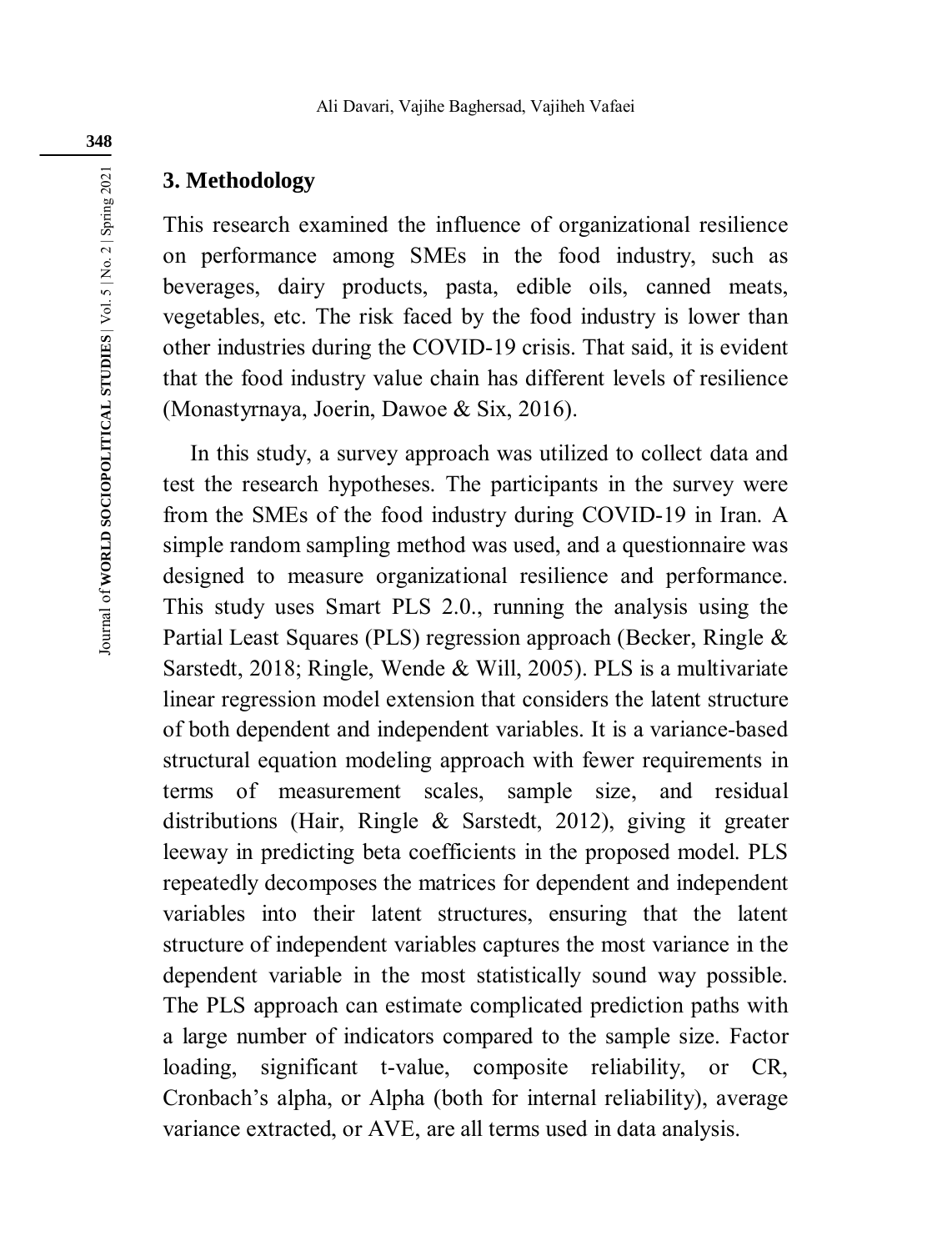### **3. 1. Data Analysis and Results**

The quality of the research or constructs is demonstrated in this study by identifying and measuring the quality of constructs using reliable and valid measurement. In addition to having faith in the study's conclusions, this study also has confidence in the measurement quality (Noar 2003). In the next step, 95 electronic questionnaires were collected. After that, the Smart PLS software was run to calculate the instrument's reliability and validity coefficients. Internal reliability was calculated (the calculation coefficients are composite reliability and Cronbach's alpha), and AVE was also measured. According to table 1, the instruments' alpha and CR scores are acceptable; because the alpha and CR values are more than 0.7, the tools' dependability will be confirmed. Meanwhile, convergent validity will be acceptable and strong when all construct AVE values are more than 0.5.

| <b>Variables</b>        | Cronbach's | Composite          | <b>AVE</b> |
|-------------------------|------------|--------------------|------------|
|                         | Alpha      | <b>Reliability</b> |            |
| Human Resource          | 0.684      | 0.809              | 0.519      |
| Marketing               | 0.784      | 0.839              | 0.510      |
| Finance                 | 0.561      | 0.772              | 0.532      |
| Supply chain management | 0.792      | 0.840              | 0.522      |
| Services                | 0.752      | 0.835              | 0.507      |
| Performance             | 0.869      | 0.896              | 0.521      |

**Table 1**. Quality of Measurement Variables

Source: Authors

This study compared the correlation coefficients between the paired variables. Table 2 shows the correlation coefficients between the paired variables. All correlations were less than 0.80, and square root AVEs were greater than correlations for all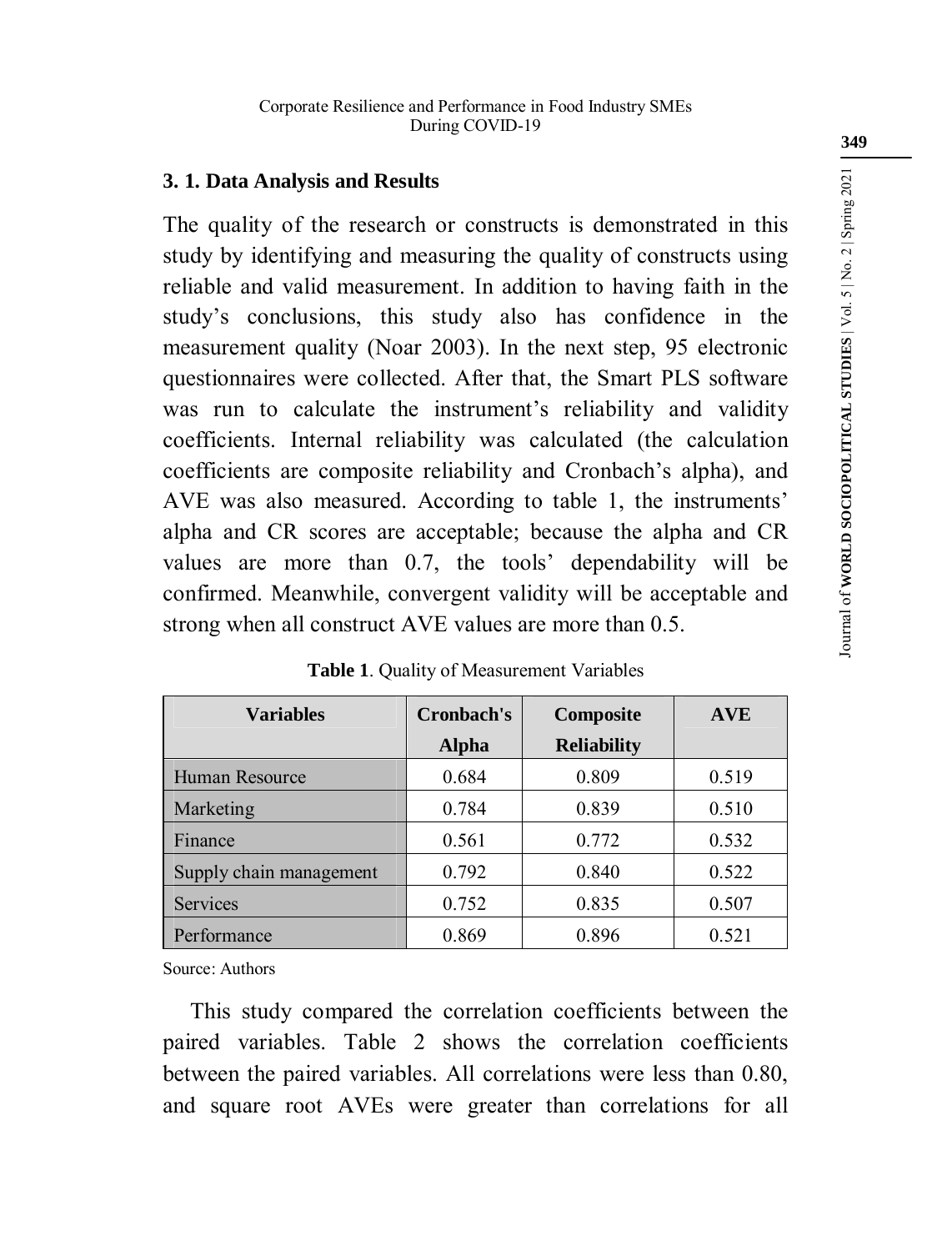constructs. The original publication contains detailed findings for the confirmatory analysis (Pappas, Kourouthanassis Giannakos & Chrissikopoulos, 2016).

| <b>Variables</b>           | Human<br><b>Resource</b> | <b>Finance</b> | <b>Supply</b><br>chain<br>management | <b>Marketing</b> | <b>Performance</b> | <b>Services</b> |
|----------------------------|--------------------------|----------------|--------------------------------------|------------------|--------------------|-----------------|
| Human<br><b>Resource</b>   | 0.720                    |                |                                      |                  |                    |                 |
| <b>Finance</b>             | 0.514                    | 0.729          |                                      |                  |                    |                 |
| Supply chain<br>management | 0.371                    | 0.403          | 0.722                                |                  |                    |                 |
| <b>Marketing</b>           | 0.392                    | 0.358          | 0.453                                | 0.714            |                    |                 |
| <b>Performance</b>         | 0.495                    | 0.435          | 0.263                                | 0.426            | 0.715              |                 |
| <b>Services</b>            | 0.524                    | 0.407          | 0.384                                | 0.351            | 0.411              | 0.712           |

**Table 2.** Correlation between the Variables

Source: Authors

The markers for the items of questionnaire validity that Smart PLS has evaluated include significant t-values (t-tests), factor loadings, and the GoF measure. All item factor loadings must be greater than 4.0. When an item's factor loading is less than 0.4, it must be removed or modified, and the model must be rerun. The analysis of factor loadings and significant t-value tests is given in Table 3. The t-value coefficients are computed; to achieve a sufficient degree of validity, the T-value must be greater than 1.96. As shown in Table 3, all of the items have high t coefficients ( $t >$ 1.96).

The markers for the items of questionnaire validity that Smart PLS has evaluated include significant t-values (t-tests), factor loadings, and the GoF measure. All items of factor loading must be greater than 4.0. When an item's factor loading is less than 0.4, it must be removed or modified, and the model must be rerun. Thus, 20 questionnaire questions with a T-value of less than 1.96 or a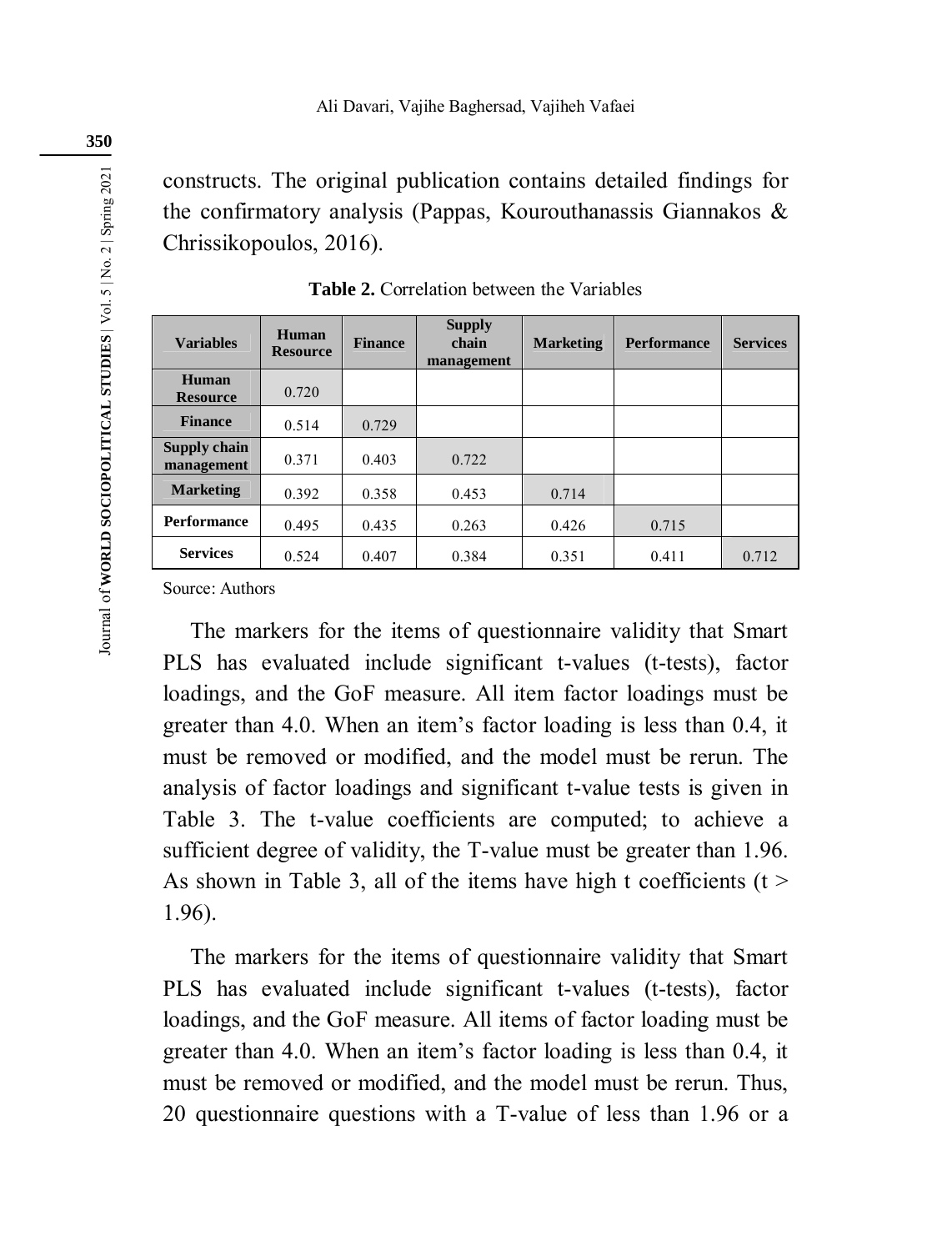factor loading of less than 0.4 were deleted. Table 3 shows factor loadings analysis and significant t-value tests. Of course, all factor loadings are greater than 0.4. Some items are under 0.4 and hence deleted. The t-value coefficients are computed; to achieve a sufficient degree of validity, the T-value must be greater than 1.96. As shown in Table 3, all of the items have high t coefficients ( $t >$ 1.96).

| <b>Constructs</b>          | <b>Sub-constructs</b> |                | <b>Factor</b><br>loading | <b>T-value</b> |
|----------------------------|-----------------------|----------------|--------------------------|----------------|
|                            | Human Resource 5      | Q1             | 0.806                    | 137.167        |
| Human                      | Human Resource 6      | Q2             | 0.809                    | 103.351        |
| Resource                   | Human Resource 7      | Q <sub>3</sub> | 0.637                    | 42.026         |
|                            | Human Resource 10     | Q4             | 0.604                    | 42.278         |
|                            | Marketing 2           | Q <sub>5</sub> | 0.693                    | 42.739         |
|                            | Marketing 3           | Q <sub>6</sub> | 0.695                    | 47.793         |
| Marketing                  | Marketing 8<br>Q7     |                | 0.696                    | 44.233         |
|                            | Marketing 11          | Q8             | 0.753                    | 64.591         |
|                            | Marketing 13          | Q <sub>9</sub> | 0.733                    | 66.685         |
|                            | Finance 1             | Q10            | 0.793                    | 72.144         |
| Finance                    | Finance 3             | Q11            | 0.648                    | 31 638         |
|                            | Finance 8             | Q12            | 0.741                    | 45.260         |
|                            | SCM1                  | Q13            | 0.843                    | 84.613         |
| Supply chain<br>management | SCM <sub>2</sub>      | Q14            | 0.654                    | 29.340         |
|                            | SCM3                  | Q15            | 0.744                    | 54.069         |
|                            | SCM4                  | Q16            | 0.845                    | 105.530        |
|                            | SCM <sub>5</sub>      | Q17            | 0.456                    | 14.913         |

**Table 3.** Factor Loading and T-value

Journal of **WORLD SOCIOPOLITICAL STUDIES** | Vol. 5 | No. 2 | Spring 2021

Journal of WORLD SOCIOPOLITICAL STUDIES | Vol. 5 | No. 2 | Spring 2021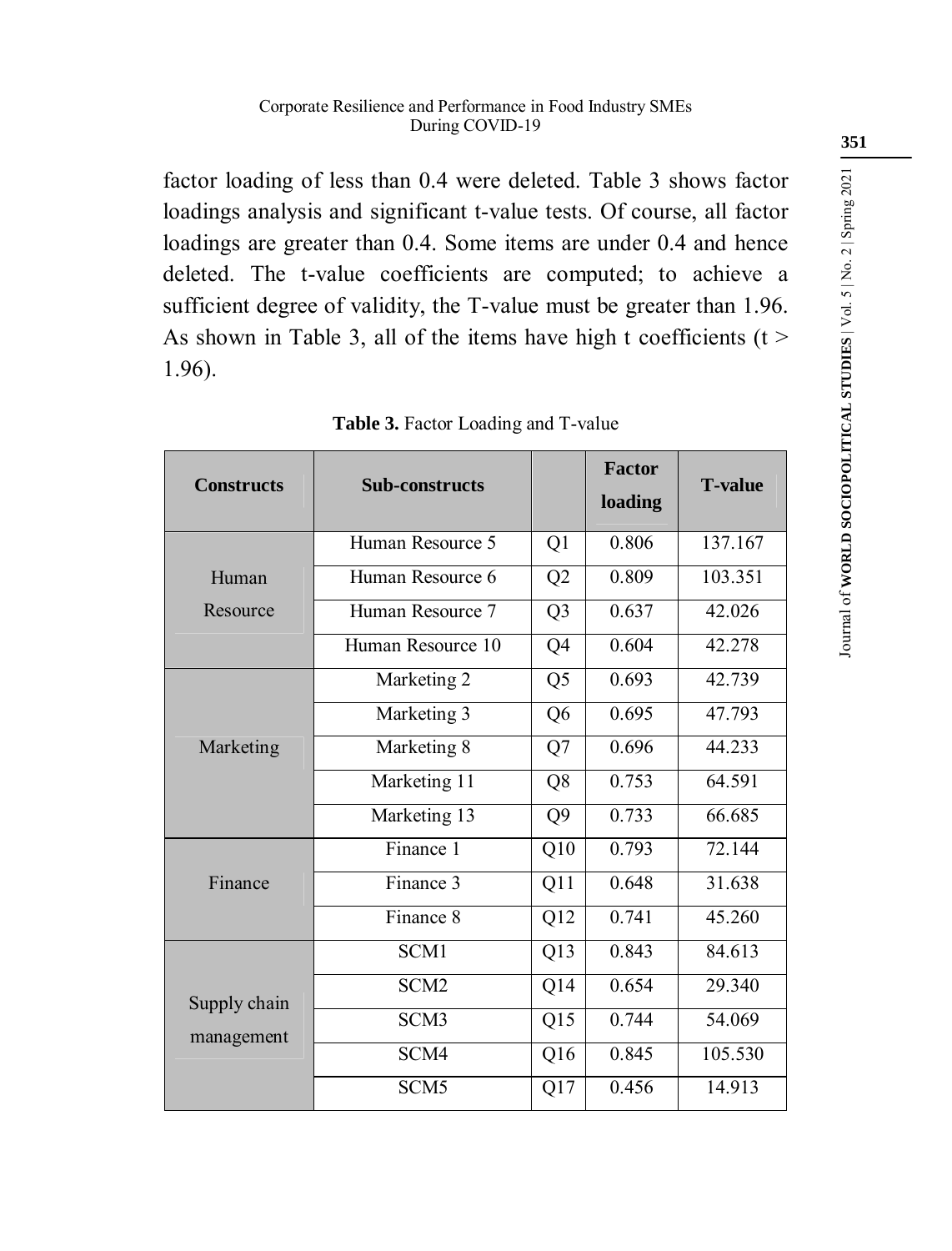#### Ali Davari, Vajihe Baghersad, Vajiheh Vafaei

| $\leftarrow$ Continue the table 3 |  |
|-----------------------------------|--|
|-----------------------------------|--|

| <b>Constructs</b> | <b>Sub-constructs</b> |                 | <b>Factor</b><br>loading | <b>T-value</b> |
|-------------------|-----------------------|-----------------|--------------------------|----------------|
|                   | Services 1            | Q18             | 0.700                    | 58.000         |
|                   | Services 2            | Q19             | 0.767                    | 74.113         |
| <b>Services</b>   | Services3             | Q20             | 0.802                    | 111.350        |
|                   | Services 4            | Q21             | 0.540                    | 36.651         |
|                   | Services <sub>5</sub> | Q22             | 0.723                    | 50.873         |
|                   | performance 1         | Q23             | 0.790                    | 123.145        |
|                   | performance 2         | Q24             | 0.799                    | 129.573        |
| Performance       | performance 3         | Q25             | 0.607                    | 45.570         |
|                   | 1 performance 4       | Q26             | 0.622                    | 46.778         |
|                   | performance 5         | Q27             | 0.701                    | 59.502         |
|                   | Performance 6         | Q28             | 0.798                    | 127.544        |
|                   | Performance 7         | Q29             | 0.747                    | 192.647        |
|                   | Performance 8         | Q <sub>30</sub> | 0.681                    | 64.412         |

Source: Authors

Finally, this study calculated the Goodness of Fit (GoF) using the formula below.  $GoF = \sqrt{\frac{cm}{com \times R^2}} = \sqrt{0/518 \times 0/351} = 0/426$ 

To assess the overall predictive power of PLS-SEM, the Goodness of Fit (GoF) index is defined as the geometric mean of the average communality and mean R2 for all endogenous components of the model and its dimensions (Akter, D'Ambra & Ray, 2011). The entire validation of the model will be authorized if the GoF value is greater than 0.36. In this research, the overall validation of the model is high.

Table 4 illustrates the hypothesis test and assessment of the current state of the entrepreneurial environment during COVID-19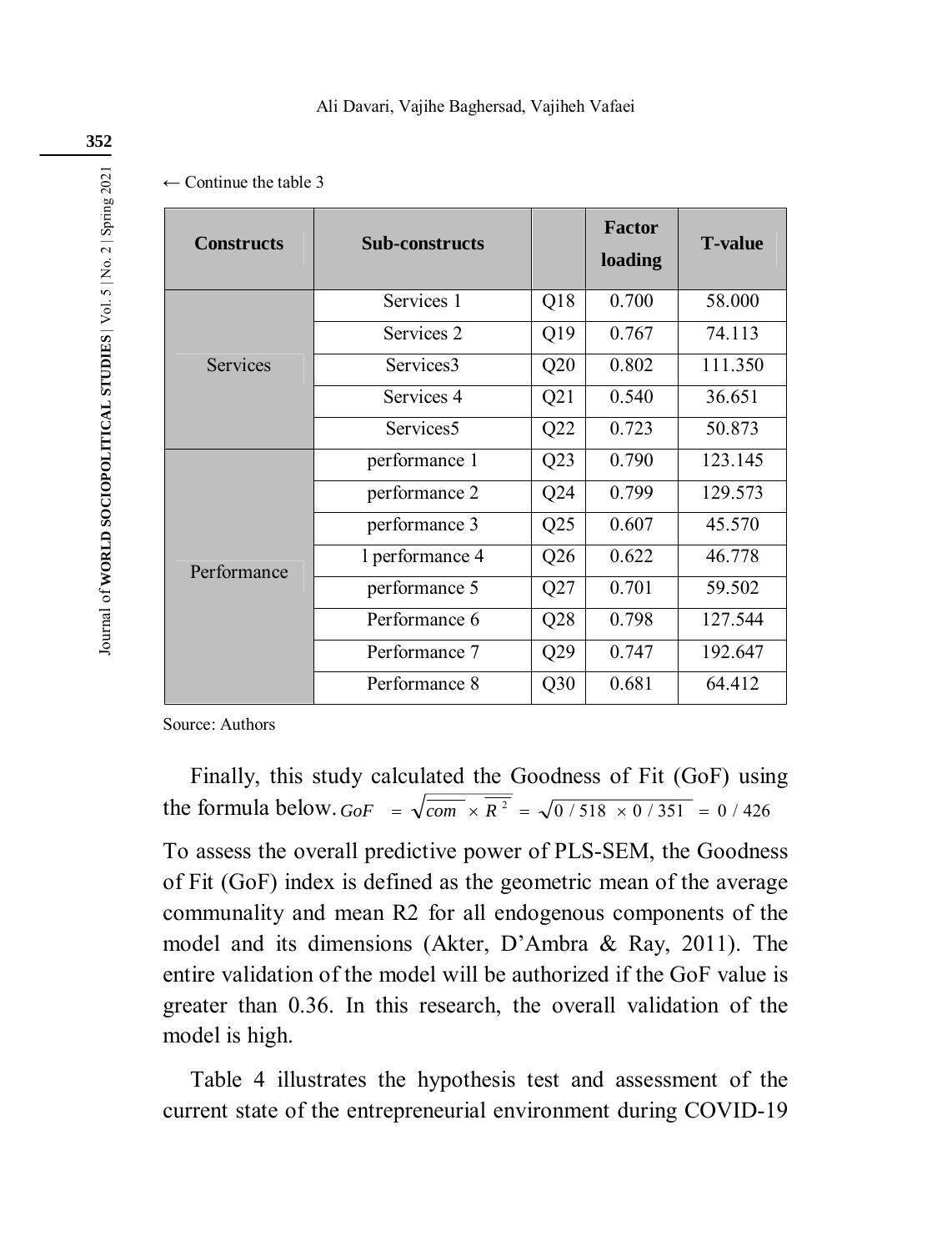(the standard deviation, coefficient of variation, and examination of research hypotheses). On a five-point Likert scale, the mean score of the entrepreneurial ecosystem components has been estimated at lower than 3. All of the theories have been accepted, as shown in the table. As a result, all aspects of the entrepreneurial ecosystem have an impact on performance during COVID-19.

# **Table 4.** Coefficient of variation and examination of research hypotheses (Structural Model Evaluation Result)

|                | <b>Hypothesis</b>                                                                                                                                  | <b>Standard Deviation</b><br>(STDEV) | Coefficient of<br>variation | I-value | Result   |
|----------------|----------------------------------------------------------------------------------------------------------------------------------------------------|--------------------------------------|-----------------------------|---------|----------|
| H1             | Actions planned and adaptive for<br>finance during COVID-19 will<br>positive<br>effect<br>have<br>a<br><sub>on</sub><br>performance.               | 0.016                                | 0.188                       | 11.942  | Accepted |
| H2             | Actions planned and adaptive for<br>human resources during COVID-<br>19 will have a positive effect on<br>performance.                             | 0.018                                | 0.256                       | 14.470  | Accepted |
| H3             | Actions planned and adaptive for<br>marketing during COVID-19 will<br>effect<br>have<br>positive<br>a<br>on<br>performance.                        | 0.015                                | 0.240                       | 15.932  | Accepted |
| H4             | Actions planned and adaptive for<br>supply chain management Actions<br>during COVID-19 will have a<br>positive effect on performance.              | 0.015                                | 0.271                       | 4.707   | Accepted |
| H <sub>5</sub> | Actions planned and adaptive for<br>services<br>management actions<br>during COVID-19 will have<br><sub>a</sub><br>positive effect on performance. | 0.017                                | 0.143                       | 8.206   | Accepted |

Source: Authors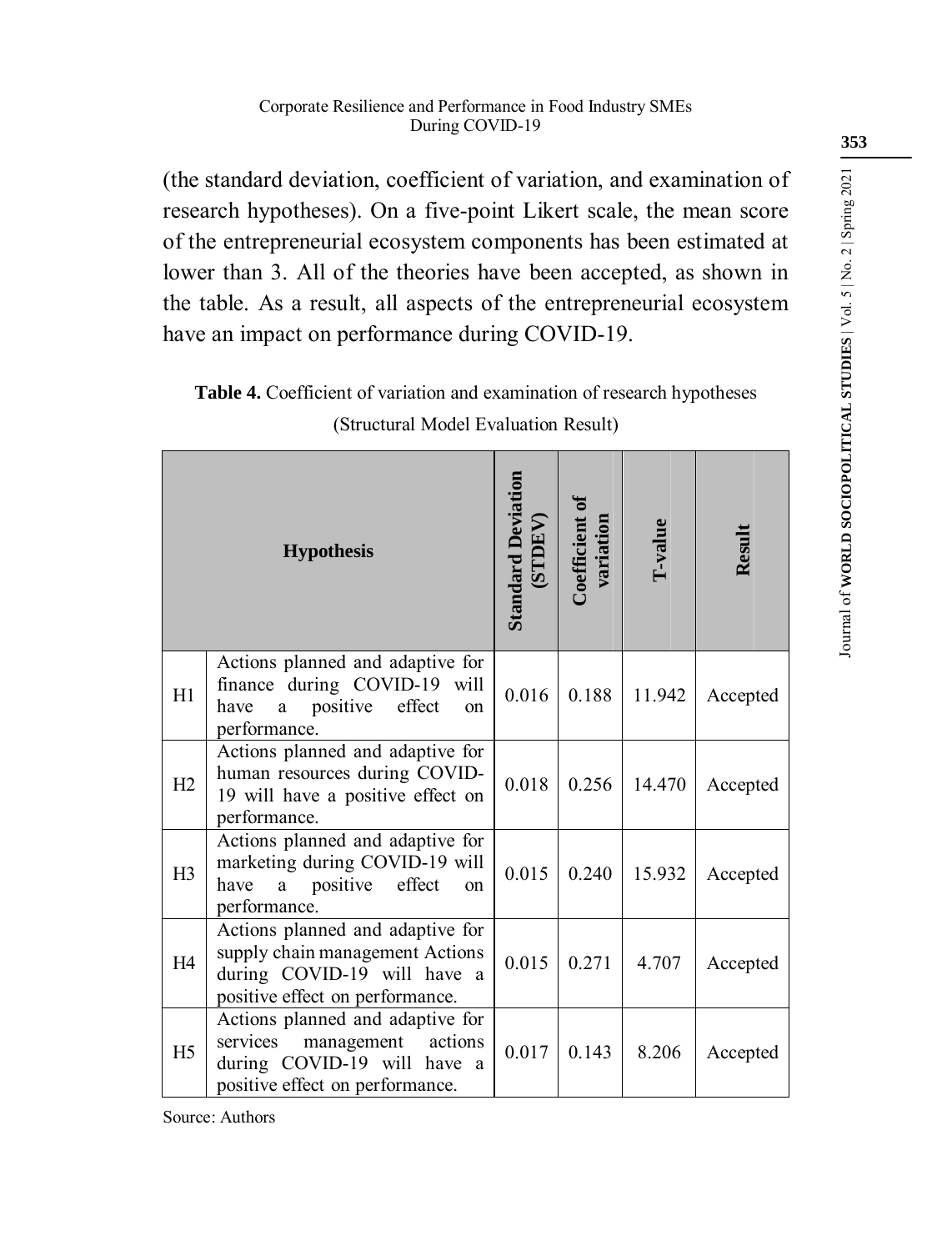# **4. Discussion and Concluding Remarks**

Corporate resilience refers to an organization's ability to quickly respond to interruptions without a halt in its operation. As a result, resilience is referred to as business continuity and performance that helps policymakers and planners to alleviate unemployment in the face of economic and cultural crises. This study extends previous research on the resilience and performance of small firms under uncertain conditions after the COVID-19 pandemic. The findings indicated the positive effect of planned and adaptive measures encompassing the five dimensions of resilience on a firm's performance during COVID-19. Having confirmed the research hypotheses, our study additionally demonstrated that appropriate changes in Porter's value chain components (Human Resources, Marketing, Finance, Supply Chain Management, and Services) under the COVID-19 influence have a positive effect on performance.

This research noticed some changes in consumer spending attitudes following the outbreak of COVID-19, which tended to be more cautious and resulted in a significant drop in firms' revenue. Data analysis shows that finance can support SMEs' survival by executing new policies and that some firms' actions, such as decreasing unnecessary expenses, positively affect firms' resilience and performance improvement. Therefore, the H1 is accepted, as demonstrated by Wang et al. (2020) and Indriastuti and Fuad (2020). Implementation of strategies to maintain business cashflow level, analyzing business obligations and emergency cases, delaying debt repayments, increasing access to financial support options such as loans, stopping investing in low-priority projects, and reducing unnecessary expenses is suggested to counter the detrimental effects of the pandemic. All these measures can be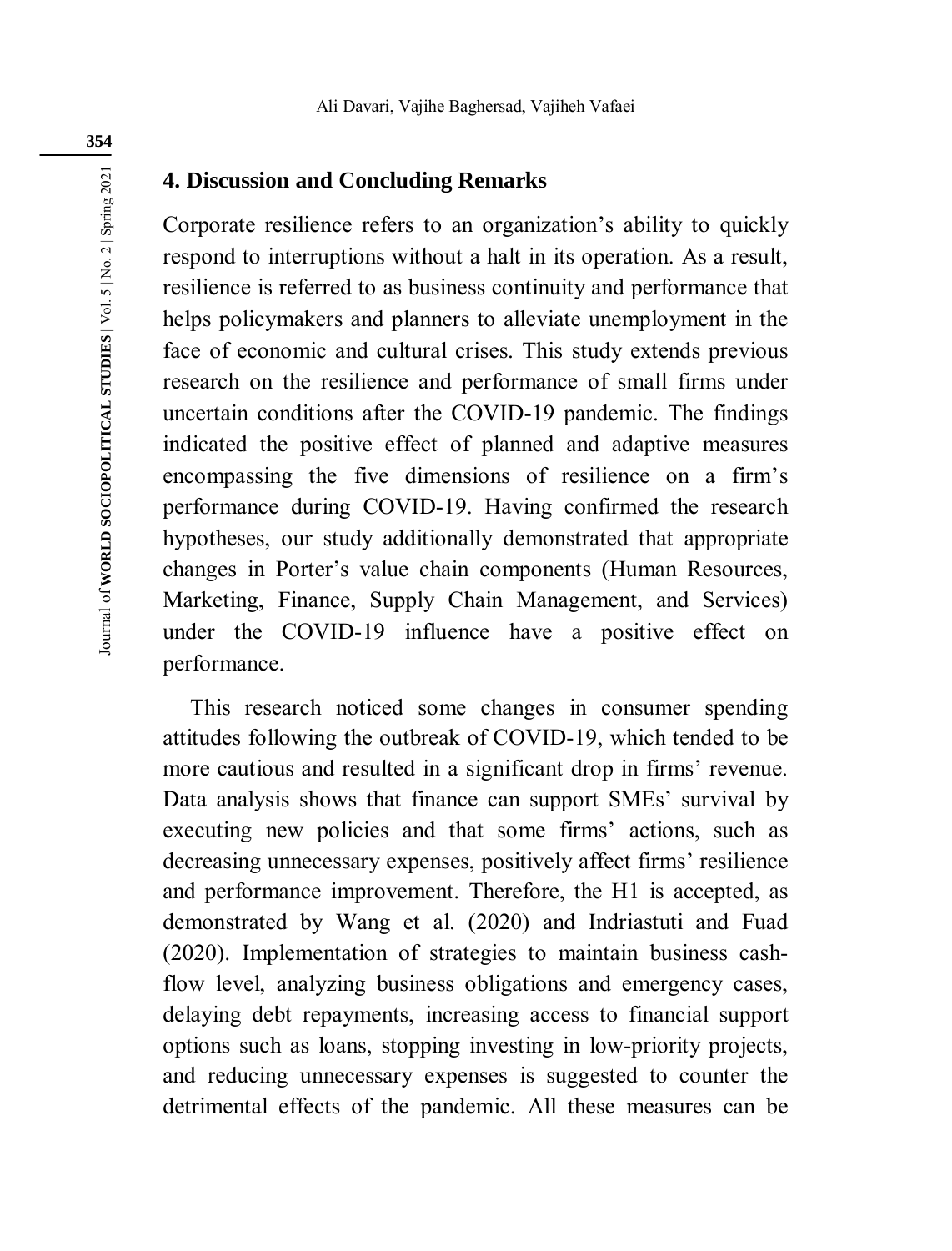helpful to increase the business's financial resilience and lead to higher business performance. Human resource management is a necessary action when encountering crises. The COVID-19 pandemic has a noticeable effect on altering employee management and structure in different ways. As the results have demonstrated, making these changes has a positive impact on firm performance and, at the next level, on its resilience. Consequently, H2 is accepted and is shown to be consistent with previous studies (Donthu & Gustafsson, 2020; Carnevale & Hatak, 2020; Lee & Warner, 2005; Harvey & Haines Iii, 2005). We suggest SMEs implement their strategies in three separate parts for human resource management: using prevention strategies, utilizing maintenance policies, and implementing employee empowerment.

When a crisis occurs, one of the business managers' tasks is to decide how to improve their business models and adapt their marketing strategies to overcome environmental uncertainty. Similar to Seetharaman (2020) and Wang et al. (2020), and according to H3 acceptance, using appropriate marketing strategies for encountering COVID-19 uncertainty will support the improvement of the firms' performance. According to the results, we recommend firms use suitable scenarios and marketing strategies that help them concentrate on the core segment of their market, prioritize valuable customers, and understand their problems.

As mentioned above, the spread of COVID-19 across the world has increased uncertainty among the different parts of the business supply chain. As the two hypotheses were accepted, it can be stated that services and supply chain management in the supply chain can facilitate safe purchasing as well as comfortable delivery and therefore enhance firm performance. This conclusion is consistent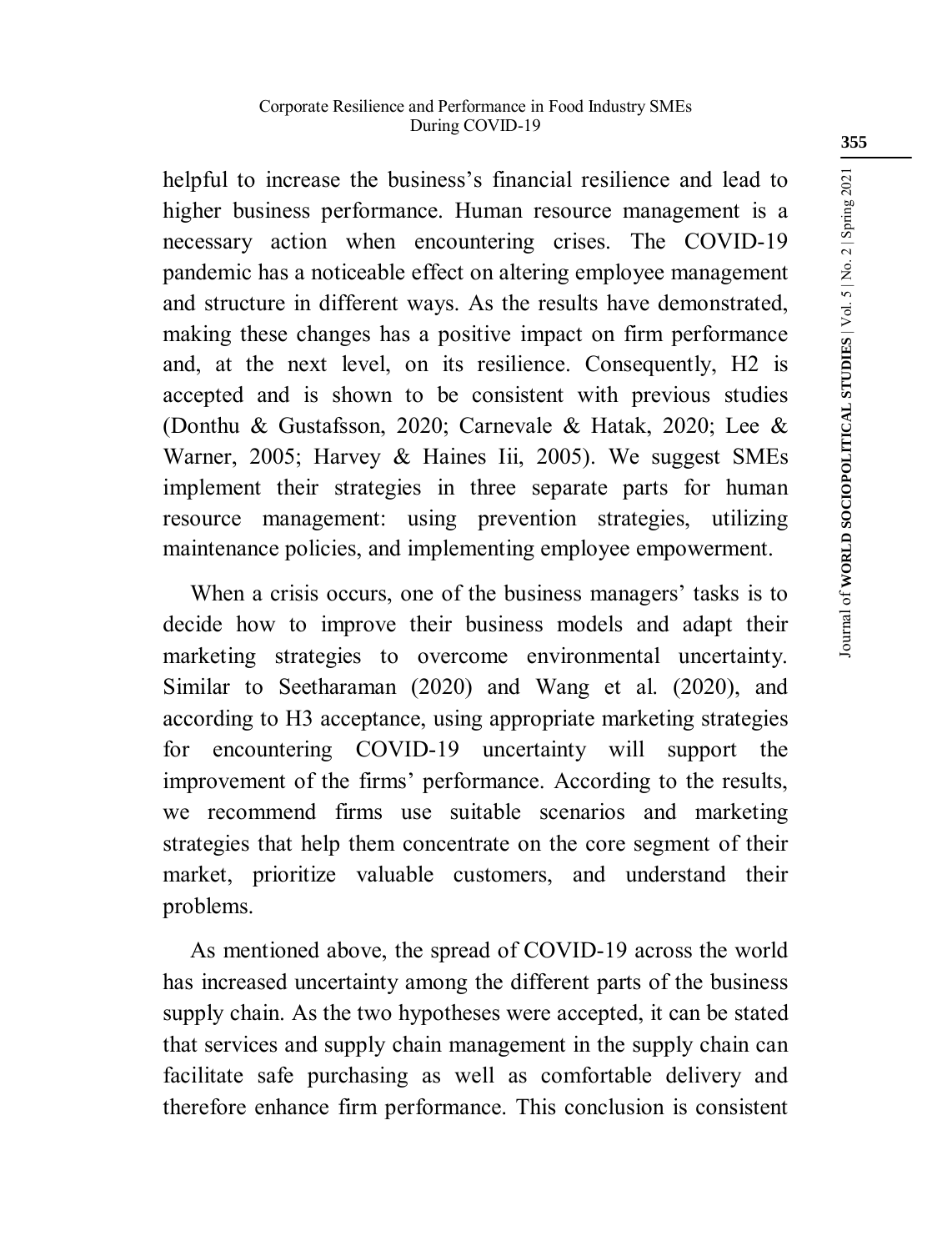with previous studies (Golan et al., 2020; Sheth, 2020, Sherman, 2020; Donthu & Gustafsson, 2020; Ivanov, 2020). Thus, using new technologies, digital skills, and identifying new ways of delivering businesses' products and services with minimal physical contact and safely to the customers is appreciated and will sustainability improve SME during and after the COVID-19 pandemic.

As a suggestion for future research on the topic discussed, it is possible to evaluate in more detail the extent to which each level of finance, human resources, marketing, SCM, and services leads to performance. This investigation will explore an aspect of organizational resilience that could result in high performance levels and will be considered a method for representing the process performance of that particular aspect. The results demonstrate that actions planned and adaptive for resilience (finance, human resources, marketing, SCM, and services) during COVID-19 will have a positive effect on performance. Furthermore, future studies should be developed that utilize the same concept as the present study but use a qualitative approach. As a result, new and groundbreaking knowledge about the linkages between the dimensions investigated here will possibly emerge, each of which might be based on comparative case studies, single case studies, or even unique types of action research. This study indicates several implications for managers as well. First, the model provides additional insight into the area of performance. Managers can use this process knowledge to increase performance during COVID-19. Second, managers are encouraged to examine finance, human resource, marketing, SCM, and service connectedness to ensure enhanced performances. New methods for evaluating performance during COVID-19 could additionally be deployed.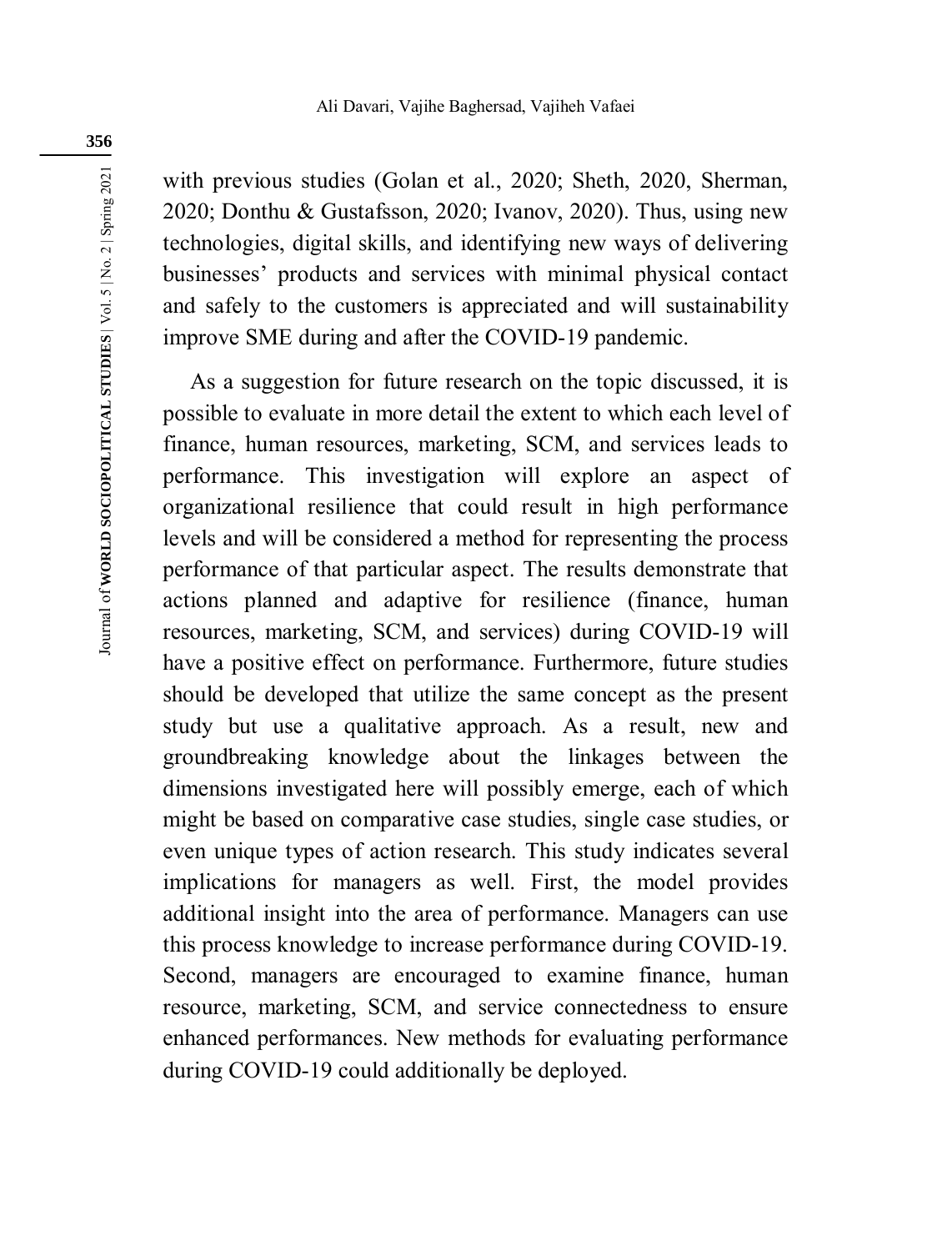# **References**

- Apple. (2020, Feb. 17). Investor Update on Quarterly Guidance. Retrieved from https://www.apple.com/newsroom/2020/02/ investor-update-on-quarterly-guidance/
- Akter, S., D'Ambra, J., & Ray, P. (2011). An Evaluation of PLS Based Complex Models: The Roles of Power Analysis, Predictive Relevance and GoF Index. *Proceedings of the 17th Americas Conference on Information Systems*, AMCIS2011, 1-7. Detroit, USA: Association for Information Systems. Retrieved from https://aisel.aisnet.org/amcis2011\_submissions/151/
- Arouna, A., Soullier, G., del Villar, P. M., & Demont, M. (2020). Policy Options for Mitigating Impacts of COVID-19 on Domestic Rice Value Chains and Food Security in West Africa. *Global Food Security*, *26*, 100405. Doi: 10.1016/j.gfs.2020.100405
- Asgary, A., Azimi, N., & Anjum, M. I. (2013). Measuring Small Businesses Disaster Resiliency: Case of Small Businesses Impacted by the 2010 Flood in Pakistan. *International Journal of Business Continuity and Risk Management*, *4*(2), 170-187 . DOI: 10.1504/IJBCRM.2013.056350
- Becker, J. M., Ringle, Ch. M., & Sarstedt, M. (2018). Estimating Moderating Effects in PLS-SEM and PLSc-SEM: Interaction Term Generation\* Data Treatment. *Journal of Applied Structural Equation Modeling*, *2*(2), 1-21. DOI: 10.47263/JASEM.2(2)01
- Benson, C., & Clay, E. J. (2004). *Understanding the Economic and Financial Impacts of Natural Disasters*. Disaster Risk Management Series Vo. 4. Washington D.C.: The World Bank. Retrieved from https://openknowledge.worldbank.org/bitstream/ handle/10986/15025/284060PAPER0Disaster0Risk0no.04.pdf?se quence=1&isAllowed=y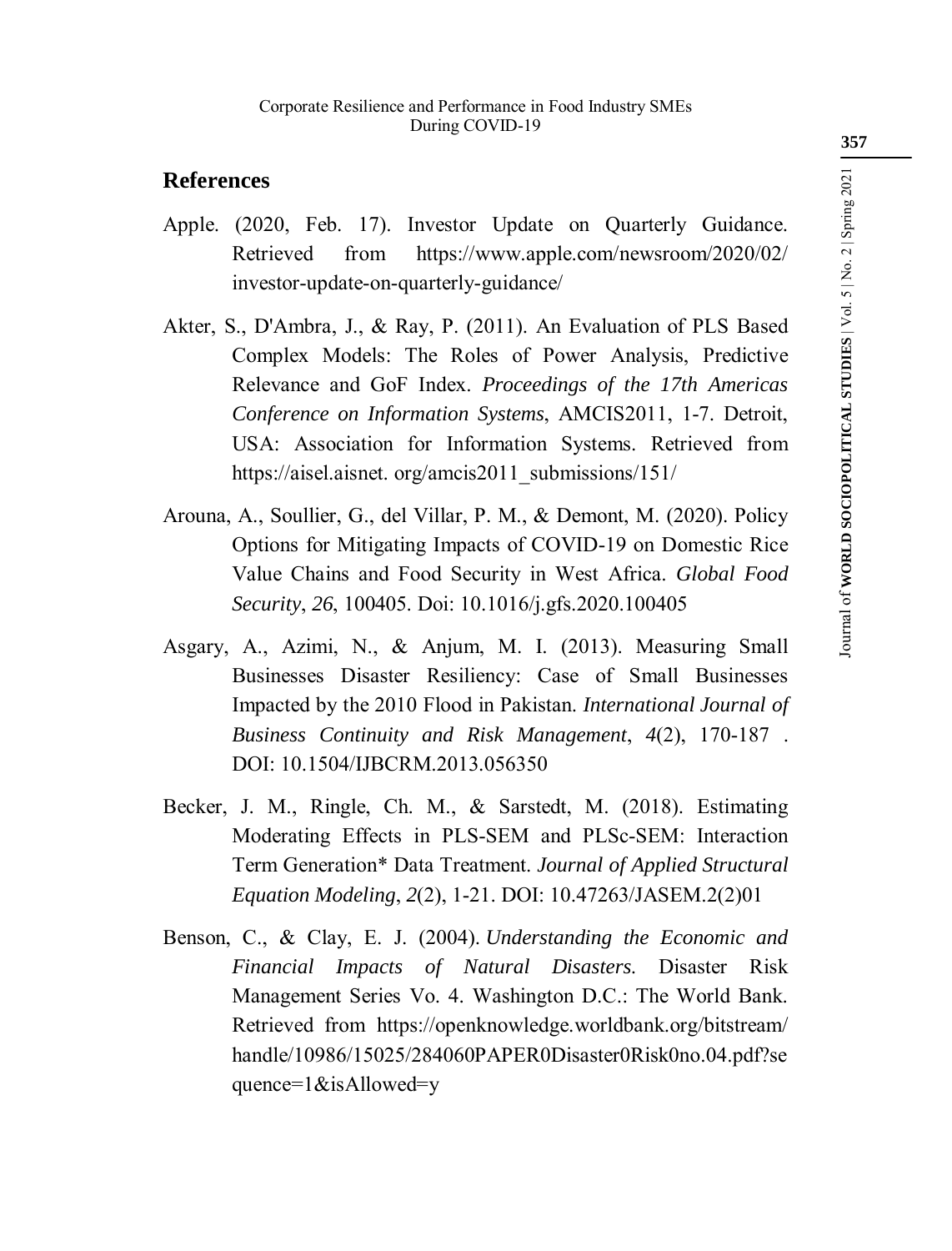# Bild, 2020. https://www.bild.de/news/inland/news-inland/coronavirusrki-erklaert-ganz-italien-zum-sperrgebiet-weltweit-nehmenfaelle-zu-69089326.bild.html

- Bofinger, P., Dullien, S., Felbermayr, G., Fuest, C., Hüther, M., Südekum, J., & Weder di Mauro, B. (2020). Economic Implications of the Corona Crisis and Economic Policy Measures. *Wirtschaftsdienst*, *100*(4), 259-265. DOI: 10.1007/ s10273-020-2628-0
- Brewton, K. E., Danes, S. M., Stafford, K., & Haynes, G. W. (2010). Determinants of Rural and Urban Family Firm Resilience. *Journal of Family Business Strategy*, *1*(3), 155-166. https://doi.org/10.1016/j.jfbs.2010.08.003
- Carnevale, J. B., & Hatak, I. (2020). Employee Adjustment and Wellbeing in the Era of COVID-19: Implications for Human Resource Management. *Journal of Business Research*, *116*, 183-187. https://doi.org/10.1016/j.jbusres.2020.05.037
- Chen, M. K., Rossi, P. E., Chevalier, J. A., & Oehlsen, E. (2019). The Value of Flexible Work: Evidence from Uber Drivers. *Journal of Political Economy*, *127*(6), 2735-2794. https://www.nber.org/ papers/w23296
- Chesbrough, H. (2020). To Recover Faster from COVID-19, Open up: Managerial Implications from an Open Innovation Perspective. *Industrial Marketing Management, 88,* 410-413*.* https://doi.org/ 10.1016/j.indmarman.2020.04.010
- Combs, J., Crowk, I., & Shook, C. (2005). The Dimensionality of Organizational Performance and Its Implications for Strategic Management Research. *Research Methodology for Strategic Management*, 2, 259- 286. https://doi.org/10.1016/S1479- 8387(05)02011-4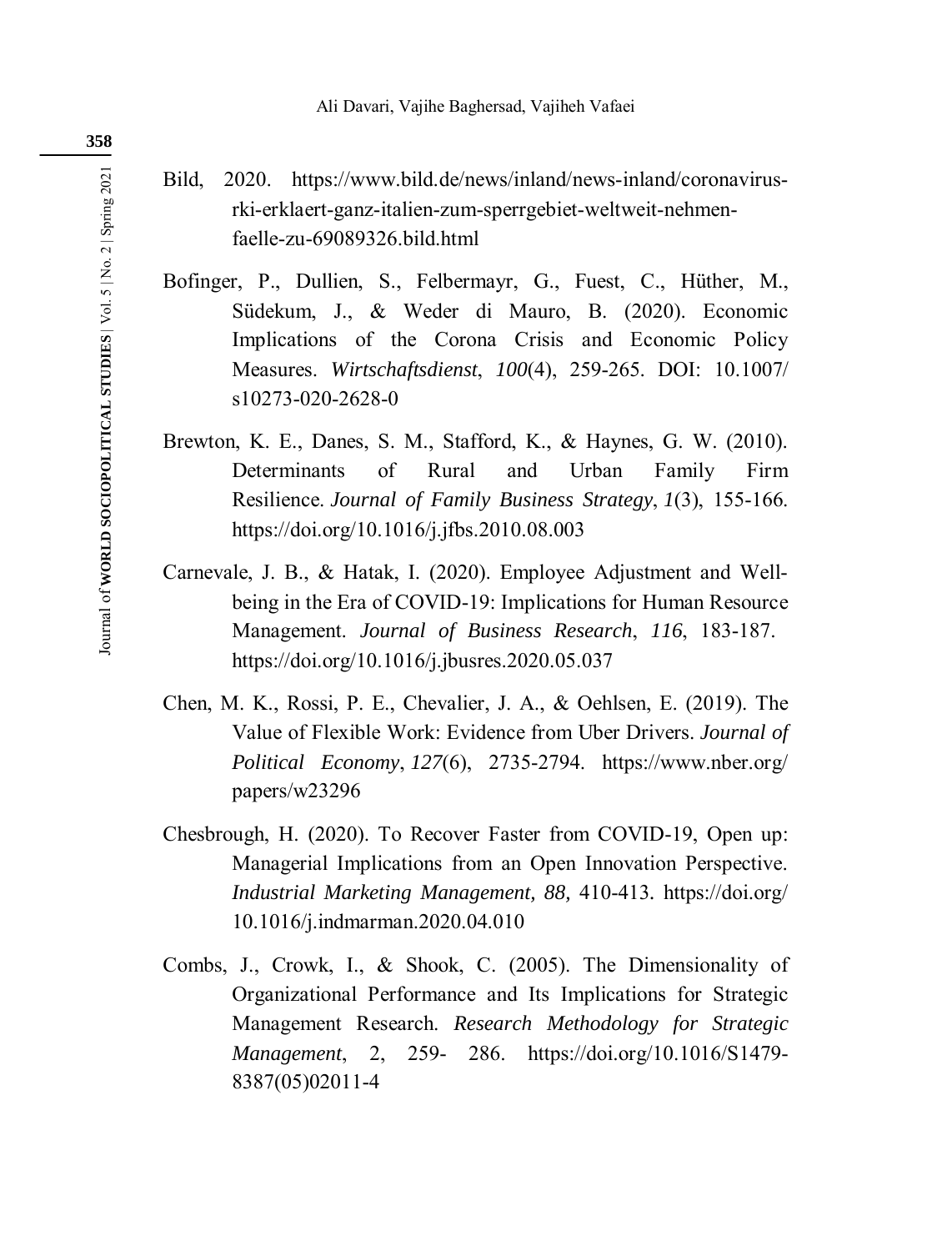- Corey, C. M., & Deitch, E. A. (2011). Factors Affecting Business Recovery Immediately after Hurricane Katrina. *Journal of Contingencies and Crisis Management*, *19*(3), 169–181. https://doi.org/10.1111/j.1468-5973.2011.00642.x
- Dey, M., & Loewenstein, M. A. (2020). How Many Workers Are Employed in Sectors Directly Affected by COVID-19 Shutdowns, Where Do They Work, and How Much Do They Earn?. *Monthly Labor Review*, *7*(1), 1-19. https://www.jstor.org/ stable/26915268
- Dilyard, J., Zhao, S., & You, J. J. (2021). Digital Innovation and Industry 4.0 for Global Value Chain Resilience: Lessons Learned and Ways Forward. *Thunderbird International Business Review*, *63*(5), 577-584. https://doi.org/10.1002/tie.22229
- Dolgui, A., Ivanov, D., Potryasaev, S., Sokolov, B., Ivanova, M., & Werner, F. (2020). Blockchain-Oriented Dynamic Modeling of Smart Contract Design and Execution in the Supply Chain. *International Journal of Production Research*, *58*(7), 2184-2199. Doi:10.1080/00207543.2019.1627439
- Donthu, N., & Gustafsson, A. (2020). Effects of COVID-19 on Business and Research. *Journal of Business Research*, *117*, 284 .-289. https://doi.org/10.1016/j.jbusres.2020.06.008
- Dossi, A., & Patelli, L. (2010). You Learn from What You Measure: Financial and Non-Financial Performance Measures in Multinational Companies. *Long Range Planning*, *43*(4), 498-526. https://doi.org/10.1016/j.lrp.2010.01.002
- Eke, H., Kalu, S. E., & Gershon, O. (2019). Entrepreneurial Performance of Small Firms: A Cultural Identity Perspective. *Gyan Gram Journal of Management and Social Studies (GGJMSS)*, *1*(1), 26- 39.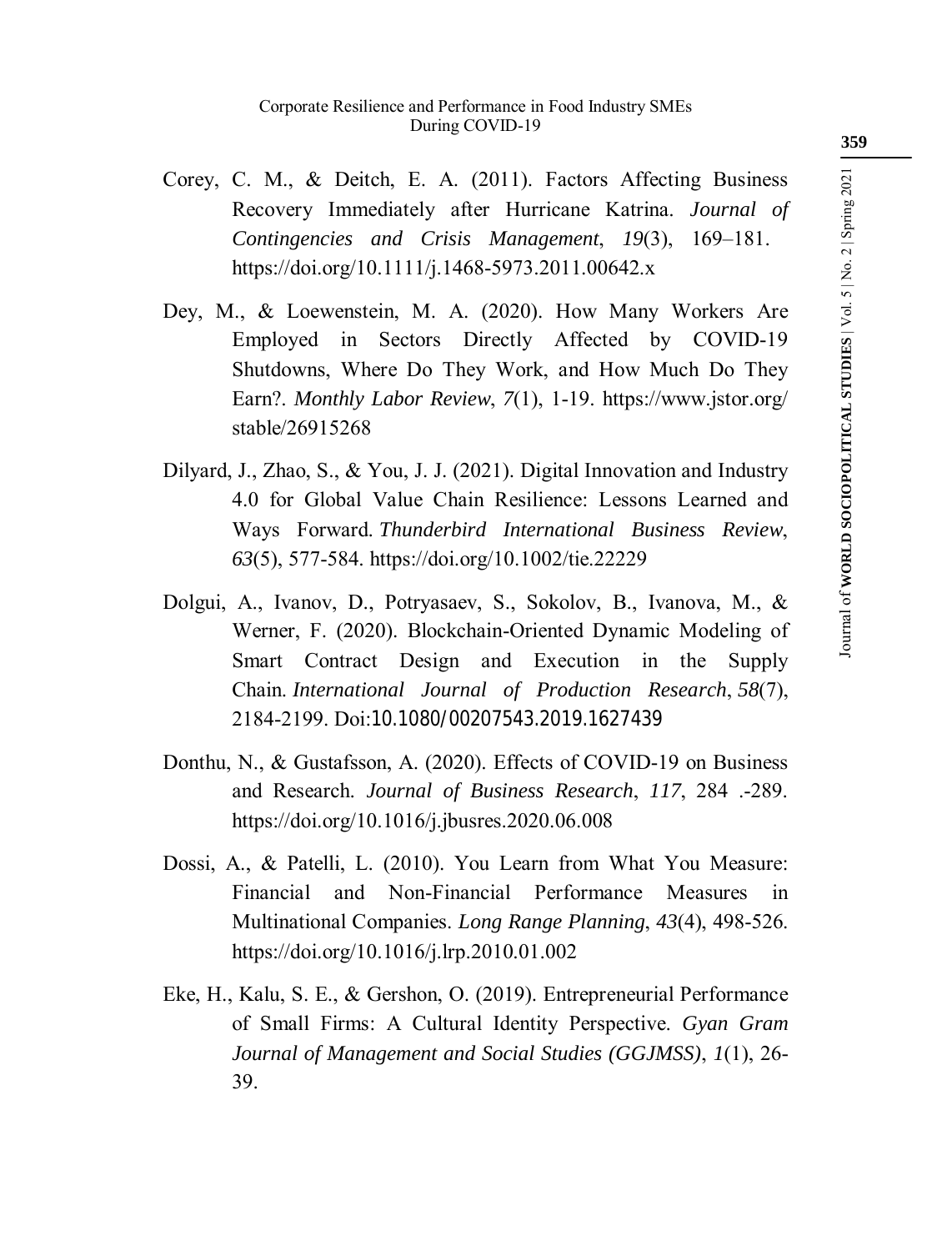- Gamble, J. E., Savage, G. T., & Icenogle, M. L. (2004). Value-Chain Analysis of a Rural Health Program: Toward Understanding the Cost Benefit of Telemedicine Applications. *Hospital topics*, *82*(1), 7-10. Retrieved from https://pubmed.ncbi. nlm.nih.gov/15490956/
- Ganin, A. A., Kitsak, M., Marchese, D., Keisler, J. M., Seager, T., & Linkov, I. (2017). Resilience and Efficiency in Transportation Networks. *Science Advances*, *3*(12), e1701079. DOI: 10.1126/sciadv.1701079
- Ghalayini, A. M., & Noble, J. S. (1996). The Changing Basis of Performance Measurement. *International journal of operations & production management*, *16*(8), 63-80. https://doi.org/10.1108/ 01443579610125787
- Ghandour, A., & Benwell, G. (2012). A Framework of Business Recovery in the Aftermath of a Disaster. *International Journal of Business Continuity and Risk Management*, *3*(3), 263-274. DOI: 10.1504/IJBCRM.2012.050490
- Giritli Nygren, K., & Olofsson, A. (2020). Managing the COVID-19 Pandemic Through Individual Responsibility: The Consequences of a World Risk Society and Enhanced Ethnopolitics. *Journal of Risk Research*, *23*(7-8), 1031-1035. https://doi.org/10.1080/ 13669877.2020.1756382
- Golan, M. S., Jernegan, L. H., & Linkov, I. (2020). Trends and Applications of Resilience Analytics in Supply Chain Modeling: Systematic Literature Review in the Context of the COVID-19 Pandemic. *Environment Systems & Decisions*, *40*(2), 222-243. https://doi.org/10.1007/s10669-020-09777-w
- Hair, J. F., Ringle, C., & Sarstedt, M. (2012). Analytical Approach to Strategic Management: Partial Least Squares Modeling in Strategy Research. *Long Range Planning*, *45*(5), 309–484. …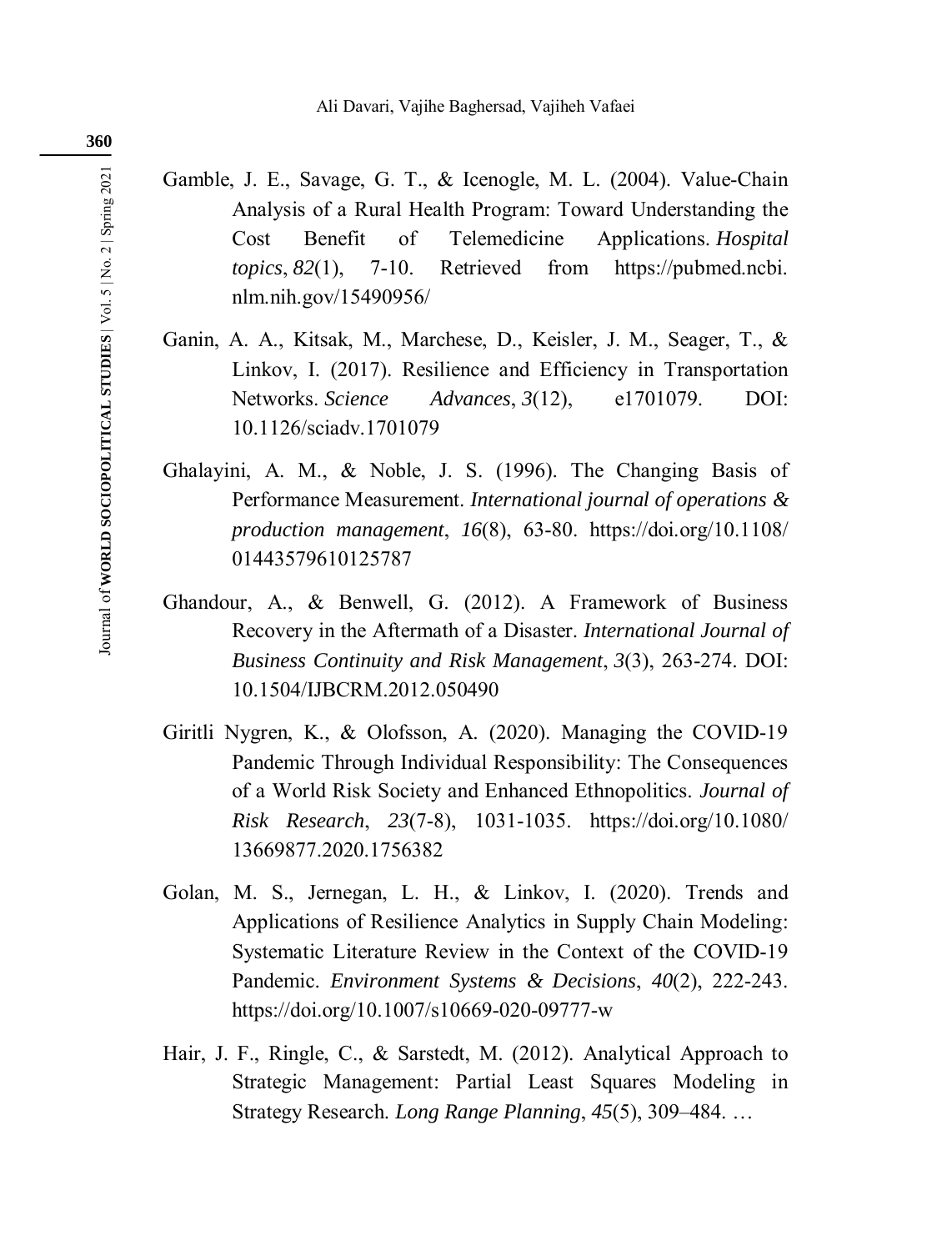- Harvey, S., & Haines Iii, V. Y. (2005). Employer Treatment of Employees During a Community Crisis: The Role of Procedural and Distributive Justice. *Journal of Business and Psychology*, *20*(1), 53-68. https://doi.org/10.1007/s10869-005- 6983-z
- Hunt, S. D., & Morgan, R. M. (1995). The Comparative Advantage Theory of Competition. *Journal of Marketing*, *59*(2), 1-15. https://doi.org/10.1177/002224299505900201
- Huynh, T. L. (2020). The COVID-19 Risk Perception: A Survey on Socioeconomics and Media Attention. *Economic Bulletin*, *40*(1), 758-764. Retrieved from https://econpapers.repec.org/article/ eblecbull/eb-20-00175.htm
- Indriastuti, M., & Fuad, K. (2020). Impact of COVID-19 on Digital Transformation and Sustainability in Small and Medium Enterprises (SMEs): A Conceptual Framework. In L. Barolli, A. Poniszewska-Maranda, & T. Enokido (Eds.), *Complex, Intelligent and Software Intensive Systems*. *1194*, 471-476. https://doi.org/10.1007/978-3-030-50454-0\_48
- Ioan, C. (2020). The Labour Market Crisis in Romania Causes, Effects, and Potential Solutions. *Studies in Business and Economics*, *15*(1), 13-20. DOI: https://doi.org/10.2478/sbe-2020-0002
- Ivanov, D. (2020). Predicting the Impacts of Epidemic Outbreaks on Global Supply Chains: A Simulation-Based Analysis on the Coronavirus Outbreak (COVID-19/SARS-CoV-2) Case. *Transportation Research Part E: Supply chain management and Transportation Review*, *136*, 1-14. https://doi.org/10.1016/ j.tre.2020.101922
- Kalleberg, A. L. (2000). Nonstandard Employment Relations: Part-Time, Temporary, and Contract Work. *Annual Review of Sociology*, *26*(1), 341-365. DOI: 10.1146/annurev.soc.26.1.341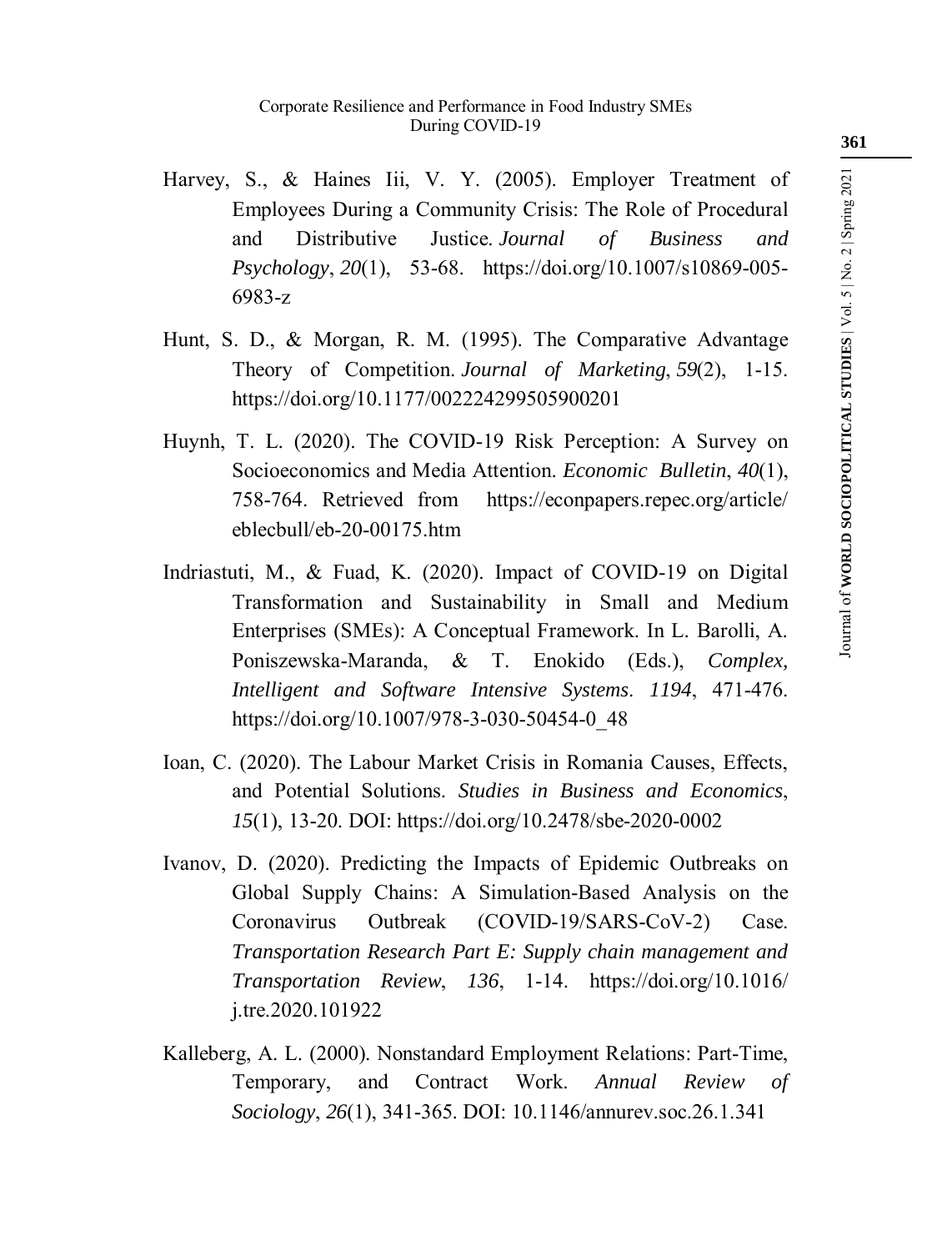- Kwak, D. W., Seo, Y. J., & Mason, R. (2018). Investigating the Relationship Between Supply Chain Innovation, Risk Management Capabilities, and Competitive Advantage in Global Supply Chains. *International Journal of Operations & Production Management*, *38*(1), 2-21. https://doi.org/10.1108/ IJOPM-06-2015-0390
- Lebas, M. J., & Euske, K. (2006). A Conceptual and Operational Delineation of Performance. In A. Neely (Ed.), *Business Performance Measurement-Theory and Practice* (pp. 65-79). Cambridge University Press. https://doi.org/10.1017/ CBO9780511753695.006
- Lee, A. V., Vargo, J., & Seville, E. (2013). Developing a Tool to Measure and Compare Organizations' Resilience. *Natural Hazards Review*, *14*(1), 29-41. DOI:10.1061/(ASCE)NH.1527-6996. 0000075
- Lee, G. O., & Warner, M. (2005). Epidemics, Labor Markets, and Unemployment: The Impact of SARS on Human Resource Management in the Hong Kong Service Sector. *The International Journal of Human Resource Management*, *16*(5), 752-771. https://doi.org/10.1080/09585190500083202
- McManus, S., Seville, E., Vargo, J., & Brunsdon, D. (2008). Facilitated Process for Improving Organizational Resilience. *Natural Hazards Review*, *9*(2), 81-90. DOI: 10.1061/(ASCE)1527- 6988(2008)9:2(81)
- Monastyrnaya, E., Joerin, J., Dawoe, E., & Six, J. (2016). *Assessing the Resilience of the Cocoa Value Chain in Ghana: Case Study Report*. Switzerland: Swiss Federal Institute of Technology Zurich. DOI: 10.13140/RG.2.2.33324.67206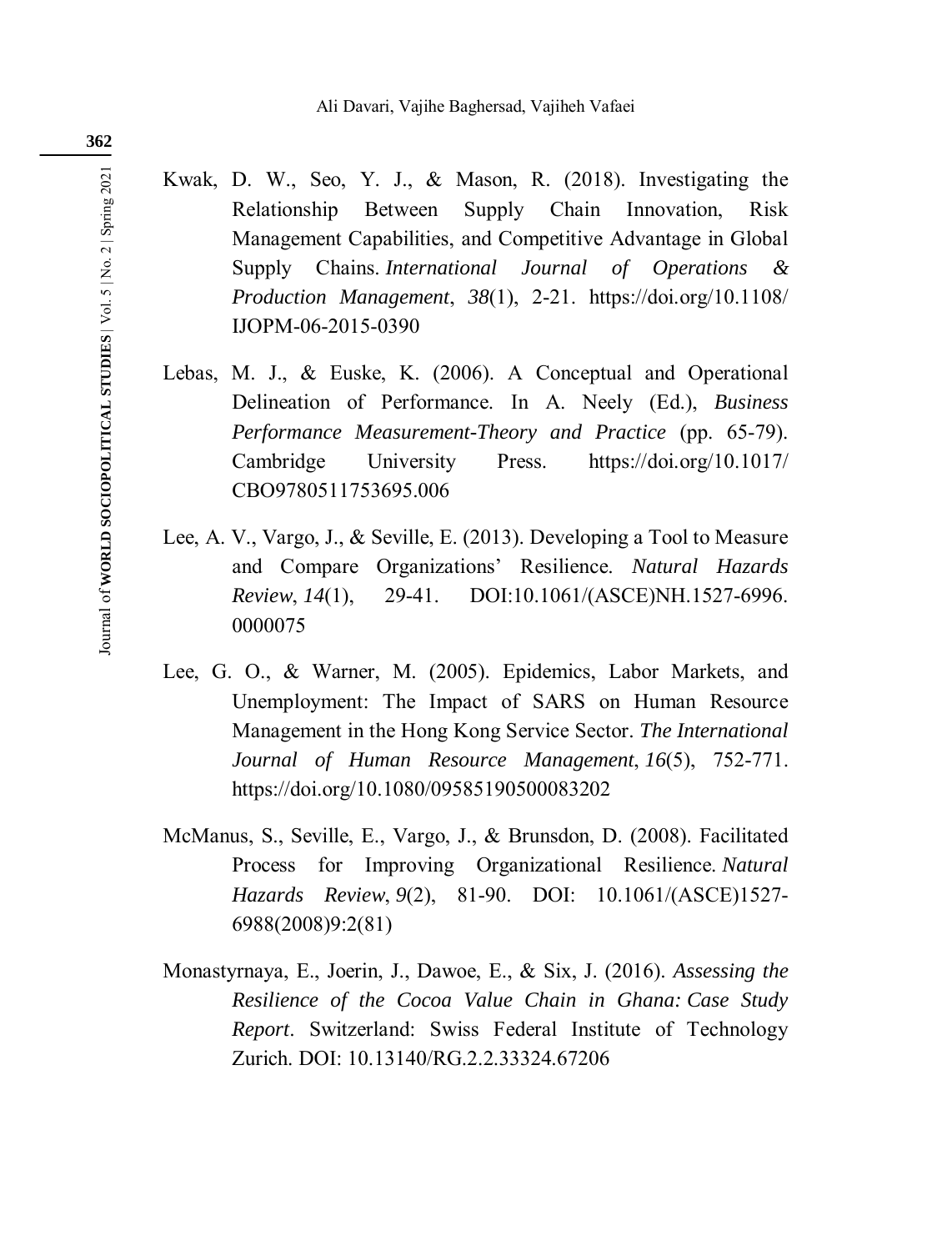- Motallebi, S. M., (2020). Impact of Corona-Covid 19 Pandemic on the Forecast of National Production Growth in 1399. *Social Impact Assessment*, *1*(2), 183-206. https://www.sid.ir/en/Journal/ ViewPaper.aspx?ID=739460
- Naidoo, V. (2010). Firm Survival Through a Crisis: The Influence of Market Orientation, Marketing Innovation, and Business Strategy. *Industrial Marketing Management*, *39*(8), 1311-1320. https://doi.org/10.1016/j.indmarman.2010.02.005
- Nilakant, V., Walker, B., van Heugen, K., Baird, R., & De Vries, H. (2014). Conceptualising Adaptive Resilience Using Grounded Theory. *New Zealand Journal of Employment Relations*, *39*(1), 79-86. http://hdl.handle.net/10092/12202
- Pal, R., Torstensson, H., & Mattila, H. (2011). Organizational Resilience and Health of Business Systems. *International Journal of Business Continuity and Risk Management*, *2*(4), 372-398. Doi: 10.1504/IJBCRM.2011.044410
- Pantano, E., Pizzi, G., Scarpi, D., & Dennis, C. (2020). Competing During a Pandemic? Retailers' Ups and Downs During the COVID-19 Outbreak. *Journal of Business Research*, *116*, 209- 213. https://doi.org/10.1016/j.jbusres.2020.05.036
- Pappas, I. O., Kourouthanassis, P. E., Giannakos, M. N., & Chrissikopoulos, V. (2016). Explaining Online Shopping Behavior with fsQCA: The Role of Cognitive and Affective Perceptions. *Journal of Business Research*, *69*(2), 794–803. https://doi.org/10.1016/j.jbusres.2015.07.010
- Paton, D., & Johnston, D. (2001). Disasters and Communities: Vulnerability, Resilience, and Preparedness. *Disaster Prevention and Management: An International Journal, 10*(4), 270-277. https://doi.org/10.1108/EUM0000000005930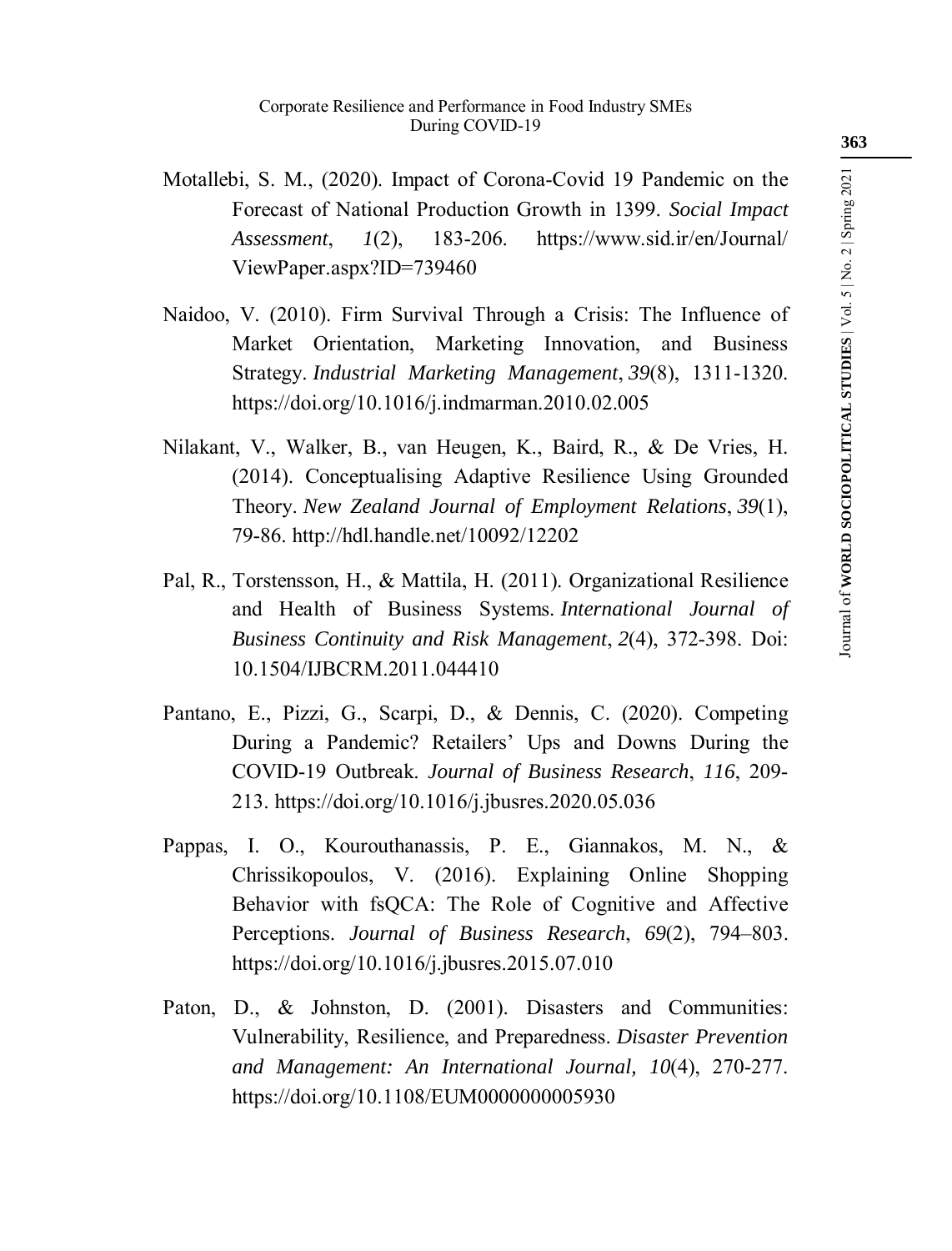- Porter, M. E. (1985). *Competitive Advantage: Creating and Sustaining Superior Performance*. New York: The Free Press.
- Prayag, G., Chowdhury, M., Spector, S., & Orchiston, C. (2018). Organizational Resilience and Financial Performance. *Annals of Tourism Research*, *73*(C), 193-196. DOI: 10.1016/j.annals.2018.06.006
- Unglesbee, B., Howland, D., & Vembar, K. (2020, Mar. 5). The Impact of the Coronavirus on Retail. Retrieved from DIVE: https://www.retaildive.com/news/the-impact-of-the-coronaviruson-retail/573522/
- Ribeiro, J. P., & Barbosa-Povoa, A. (2018). Supply Chain Resilience: Definitions and Quantitative Modeling Approaches– A Literature Review. *Computers & Industrial Engineering*, *115*, 109-122. https://doi.org/10.1016/j.cie.2017.11.006
- Ringle, C. M., Wende, S., & Will, A. (2005). SmartPLS 2.0.M3. Hamburg: SmartPLS. Retrieved from http://www.smartpls.com.
- Sakhaei, E., Khorsandi, M., Mohammadi, T., Arbab, H. (2020). Investigating the Effects of Shock Caused by COVID-19 Virus on the Iran's Economy: A GVAR Approach. *Journal of Economics and Modeling*, *11*(2), 125-153. Doi: 10.29252/jem.2021.185229.1492
- Sanchez, J. I., Korbin, W. P., & Viscarra, D. M. (1995). Corporate Support in the Aftermath of a Natural Disaster: Effects on Employee Strains. *Academy of Management Journal*, *38*(2), 504- 521. https://doi.org/10.5465/256690
- Seetharaman, P. (2020). Business Models Shifts: Impact of COVID-19. *International Journal of Information Management*, *54*, 102173. DOI: 10.1016/j.ijinfomgt.2020.102173.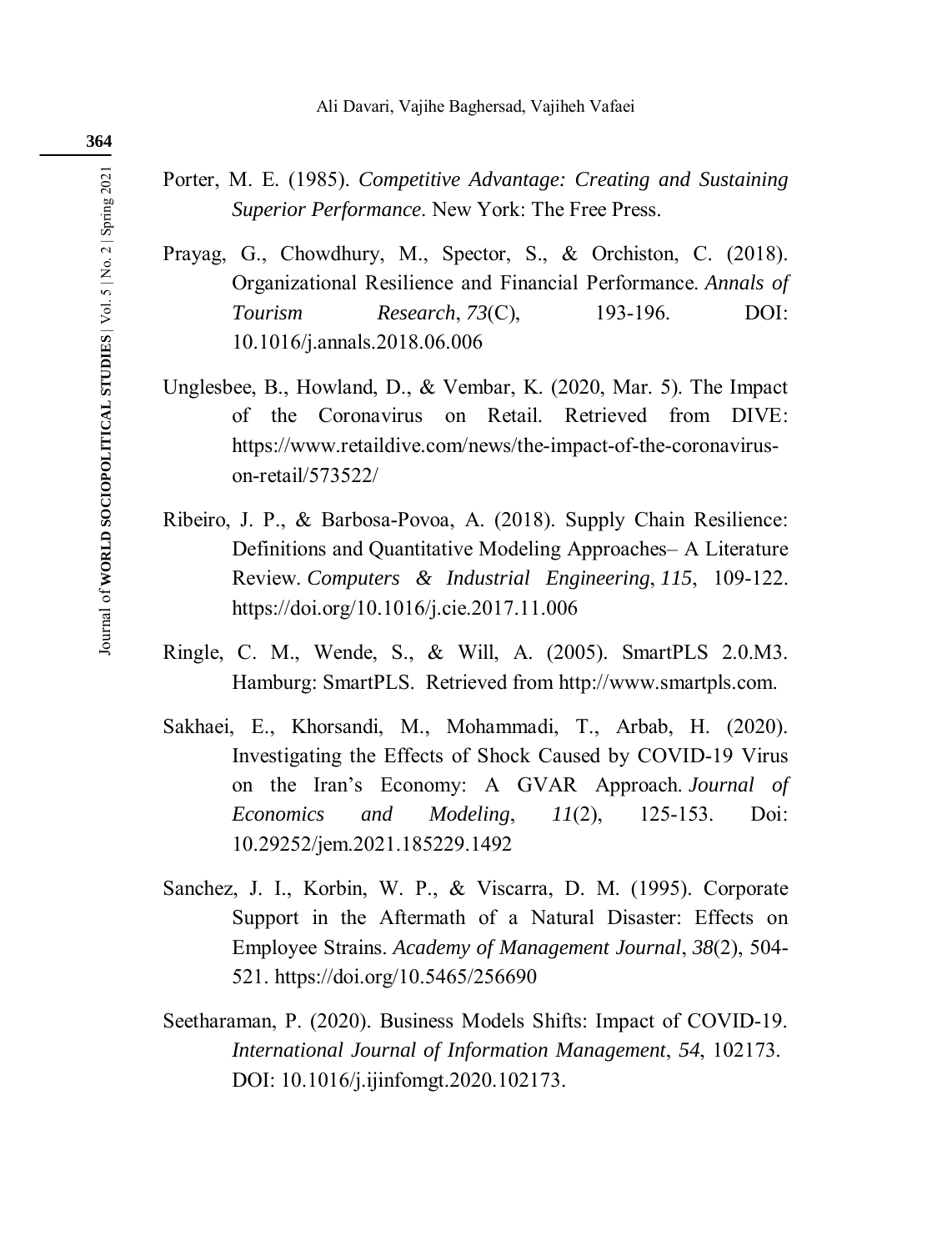- Sheffi, Y. (2007). *The Resilient Enterprise: Overcoming Vulnerability for Competitive Advantage*. India: Pearson Education India.
- Sherman, E. (2020, Feb. 21). 94% of the Fortune 1000 Are seeing Coronavirus Supply Chain Disruptions: Report. Retrieved Mar. 10, 2020 from FORTUNE: https://fortune.com/2020/02/21/ fortune-1000-coronavirus-china-supply-chain-impact/
- Sheth, J. (2020). Business of Business Is More than Business: Managing During the Covid Crisis. *Industrial Marketing Management*, *88*, 261-264. https://doi.org/10.1016/j.indmarman.2020.05.028
- Sincorá, L. A., Oliveira, M. P. V. D., Zanquetto-Filho, H., & Ladeira, M. B. (2018). Business Analytics Leveraging Resilience in organizational processes. *RAUSP Management Journal*, *53*(3), 385-403. https://doi.org/10.1108/RAUSP-04-2018-002
- Spreitzer, G. M., Cameron, L., & Garrett, L. (2017). Alternative Work Arrangements: Two Images of the New World of Work. *Annual Review of Organizational Psychology and Organizational Behavior*, *4*, 473-499. https://doi.org/10.1146/annurev-orgpsych-032516-113332
- Spurk, D., & Straub, C. (2020). Flexible Employment Relationships and Careers in Times of the COVID-19 Pandemic. *Journal of Vocational Behavior*, *119*, 103435. https://doi.org/10.1016/ j.jvb.2020.103435
- Taouab, O., & Issor, Z. (2019). Firm Performance: Definition and Measurement Models. *European Scientific Journal*, *15*(1), 93- 106. DOI: 10.19044/esj.2019.v15n1p93
- UNWTO. (2020). International Tourism and COVID-19. Retrieved from https://www.unwto.org/international-tourism-and-COVID-19?fbclid=IwAR0ea4g3urxJjYgRzhBgzXeQgj9v0WF4\_4BawAq 4OZB-BXvnfsaGIT2edkM